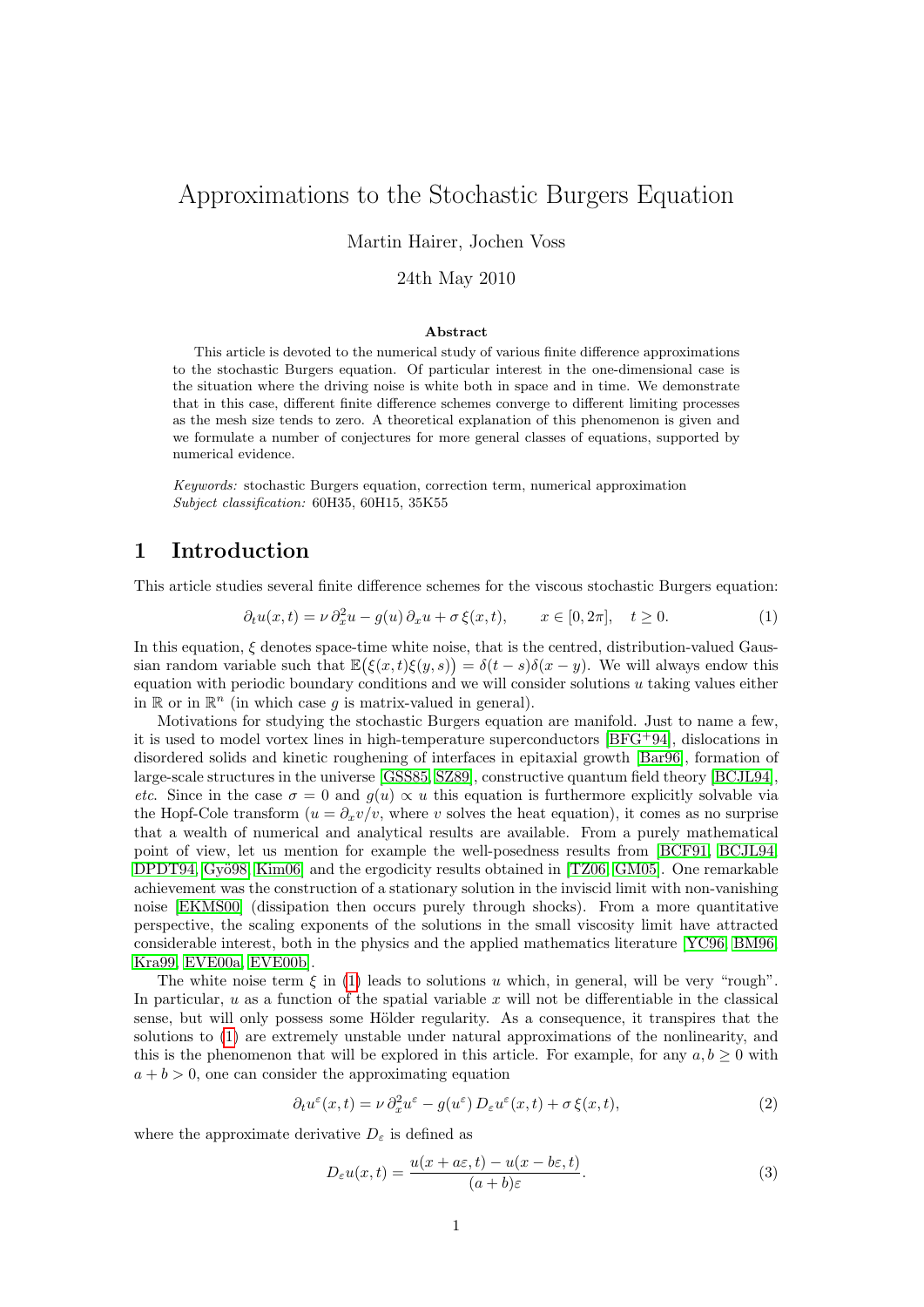In the absence of the noise term  $\xi$  it would be a standard exercise in numerical analysis to show that the solution of [\(2\)](#page-0-1) converges to the solution of [\(1\)](#page-0-0) as  $\varepsilon \to 0$ . This is just an example of the widely accepted 'folklore' fact that, if an equation is well-posed, any 'reasonable' approximation will converge to the exact solution.<sup>[1](#page-1-0)</sup>

In this article, we will argue that, if  $\xi$  is taken to be space-time white noise, the limit of [\(2\)](#page-0-1) as  $\varepsilon \to 0$  depends on the values a and b and is equal to [\(1\)](#page-0-0) only if either g is constant or  $a = b$ ! Furthermore, it will follow from the argument that, if one considers driving noise that is slightly rougher than space-time white noise (taking a noise term equal to  $(1 - \partial_x^2)^\alpha dw(t)$  with  $\alpha \in (0, 1/4)$  still yields a well-posed equation), one does not expect solutions to the approximate equation [\(2\)](#page-0-1) to converge to anything at all, unless  $a = b$ . Our methodology here is to first present a heuristic argument which allows to derive quantitative predictions for the effect of the finite difference discretisation on the solution. We will then use numerical experiments to verify these predictions.

At this point we would like to emphasise that the aim of this article is certainly not to advocate the use of a finite difference scheme of the type [\(2\)](#page-0-1) to effectively simulate [\(1\)](#page-0-0). Indeed, we will show in section [2.2](#page-5-0) below that approximations of the nonlinearity of the type  $D_{\varepsilon}G(u)$ , where G is the antiderivative of  $g$  already have much better stability properties. Instead, our aim is merely to give a striking illustration of the fact that caution should be exercised in the simulation of stochastic PDEs driven by spatially rough noise.

The text is structured as follows: We start in section [2](#page-1-1) by presenting our argument for the case of the stochastic Burgers equation, *i.e.* for  $q(u) = u$ . In section [3](#page-8-0) we will present the corresponding results for more general equations and in section [4](#page-12-0) we study the limit of vanishing noise and viscosity. Finally, in appendix [A](#page-15-0) we discuss some technical aspects of the simulations used throughout this article.

#### Acknowledgements

We would like to thank Andrew Majda, Andrew Stuart, Eric Vanden Eijnden, and Sam Falle for helpful discussions of the phenomena discussed in this article. Financial support was kindly provided by the EPSRC through grants EP/E002269/1 and EP/D071593/1, as well as by the Royal Society through a Wolfson Research Merit Award. JV would like to thank the Courant Institute, where work on this article was started, for its hospitality.

## <span id="page-1-1"></span>2 Stochastic Burgers Equation

In this section we consider the stochastic Burgers equation

<span id="page-1-3"></span><span id="page-1-2"></span>
$$
du = \nu \partial_x^2 u \, dt - u \, \partial_x u \, dt + \sigma \, dw,\tag{4}
$$

as well as the approximation given by

$$
du^{\varepsilon} = \nu \, \partial_x^2 u^{\varepsilon} \, dt - u^{\varepsilon} \, D_{\varepsilon} u^{\varepsilon} \, dt + \sigma \, dw. \tag{5}
$$

The solutions u and  $u^{\varepsilon}$  take values in the space  $L^2([0, 2\pi], \mathbb{R})$  on which the operator  $\partial_x^2$  is endowed with periodic boundary conditions, and w is an  $L^2$ -cylindrical Wiener process (see [\[DPZ92\]](#page-17-9) for details). Equation [\(4\)](#page-1-2) is well-posed, since we can rewrite  $u \partial_x u$  as  $\frac{1}{2} \partial_x (u^2)$  which is locally Lipschitz from the Sobolev space  $H^{1/4}$  into  $H^{-1}$ , thus allowing us to apply general local well-posedness theorems as in [\[DPZ92,](#page-17-9) [Hai09\]](#page-17-10). For fixed time  $t > 0$ , the solutions to [\(4\)](#page-1-2) have the regularity of Brownian motion when viewed as a function of the spatial variable  $x$ . In particular, they are not differentiable in  $x$ . Figure [1](#page-2-0) shows numerical solutions of equation  $(5)$ for different values of a and b. One can see that different choices for these parameters lead to an  $\mathcal{O}(1)$  difference in the solutions.

Our aim in this article is to understand and quantify these differences. In particular, in conjecture [1](#page-3-0) below, we compute a correction term to [\(4\)](#page-1-2) and we verify numerically that the solutions to [\(5\)](#page-1-3) converge to the corrected equation as  $\varepsilon \to 0$ . This understanding will then allow us to conjecture the appearance of similar correction terms in more complicated situations and we will again verify these conjectures numerically.

<span id="page-1-0"></span><sup>&</sup>lt;sup>1</sup>Remember that we are working at fixed non-zero viscosity here, so there is no ambiguity in the concept of solution and we do not require an upwind scheme in order to obtain convergence.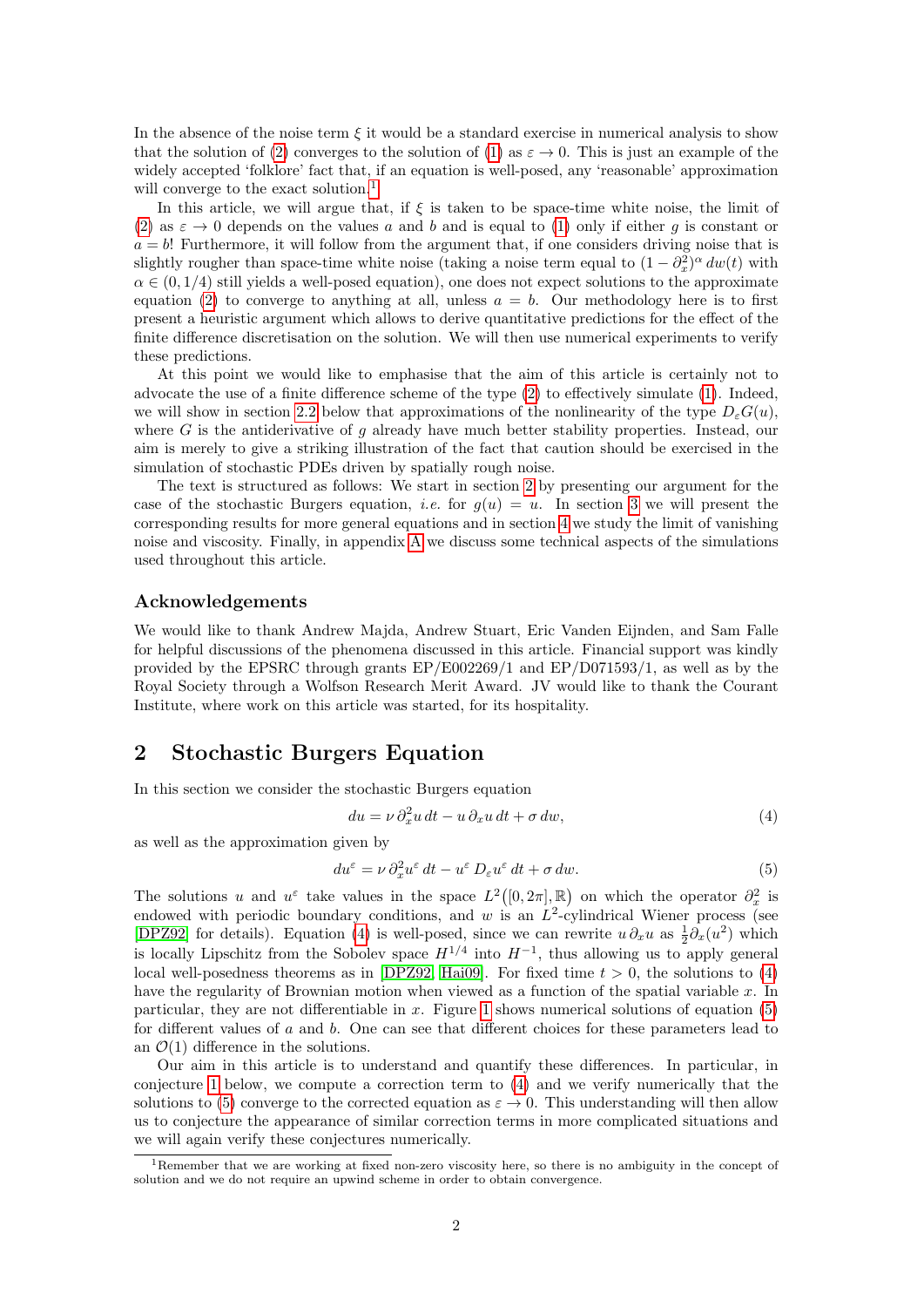

<span id="page-2-0"></span>Figure 1: Illustration of the discretisation error for the finite difference method [\(5\)](#page-1-3). The three lines correspond to a right-sided discretisation  $(a = 1, b = 0; top-most curve)$ , a centred discretisation  $(a = 1, b = 1;$  middle curve) and a left-sided discretisation  $(a = 0, b = 1;$  bottom-most curve), all computed using the same instance of the driving noise. The picture clearly shows that there is an  $\mathcal{O}(1)$  difference between the solutions obtained by the three different discretisation schemes. From the argument presented in the text, we assume that the exact solution of  $(4)$  will be closest to the middle of the three lines.

#### 2.1 Heuristic Explanation

For simplicity, instead of  $u$  we consider the solution  $v$  to the stochastic heat equation

<span id="page-2-1"></span>
$$
dv = \nu \partial_x^2 v \, dt + \sigma \, dw(t). \tag{6}
$$

Since the properties of the discretisation of differential operators only depend on local properties, and since v has the same spatial regularity as u, it will be sufficient to study how well  $v D_{\varepsilon} v$ approximates  $v \partial_x v = \frac{1}{2} \partial_x v^2$ .

Foximates  $v v_x v = \frac{1}{2} v_x v$ .<br>By expressing v in the Fourier basis  $\{e^{inx}/\sqrt{\pi}\}$  $\overline{2\pi}\big\}_{n\in\mathbb{Z}}$  it is easy to check that the stationary solution to [\(6\)](#page-2-1) is

$$
v(t,x) = \sum_{n \in \mathbb{Z}\backslash\{0\}} \frac{\sigma}{in\sqrt{2\nu}} \xi_n(t) \frac{e^{inx}}{\sqrt{2\pi}} + \xi_0(t) \frac{1}{\sqrt{2\pi}},
$$

where the  $\xi_0$  is a (real-valued) standard Brownian motion and  $\xi_n$  for  $n \neq 0$  are complex-valued Ornstein-Uhlenbeck processes with variance 1 (in the sense that  $\mathbb{E}|\xi_n(t)|^2 = 1$ ) and time constant  $\nu n^2$  which are independent, except for the condition that  $\xi_{-n} = \xi_n$ . Therefore, the derivative of  $v$  is given (at least formally) by

<span id="page-2-3"></span><span id="page-2-2"></span>
$$
\partial_x v(x) = \sum_{n \neq 0} \frac{\sigma \xi_n(t) e^{inx}}{2\sqrt{\nu \pi}}.
$$
\n(7)

The  $\varepsilon$ -approximation to the derivative given in [\(3\)](#page-0-2), on the other hand, is given by

$$
D_{\varepsilon}v(x) = \sum_{n \neq 0} \frac{\sigma \xi_n(t) e^{inx}}{2\sqrt{\nu \pi}} \frac{e^{ina\varepsilon} - e^{-inb\varepsilon}}{(a+b)i\varepsilon n}.
$$
 (8)

It is clear that the terms in [\(8\)](#page-2-2) are a good approximation to the terms in [\(7\)](#page-2-3) only up to  $n \approx \varepsilon^{-1}$ . For larger *n*, the multiplier in [\(8\)](#page-2-2) will decrease like  $n^{-1}$ .

For our analysis we restrict ourselves to the constant  $(n = 0)$  Fourier mode. Our numerical experiments, below, show that the contributions from this mode are already enough to explain the observed differences between the solutions of the approximating equation [\(5\)](#page-1-3) and the exact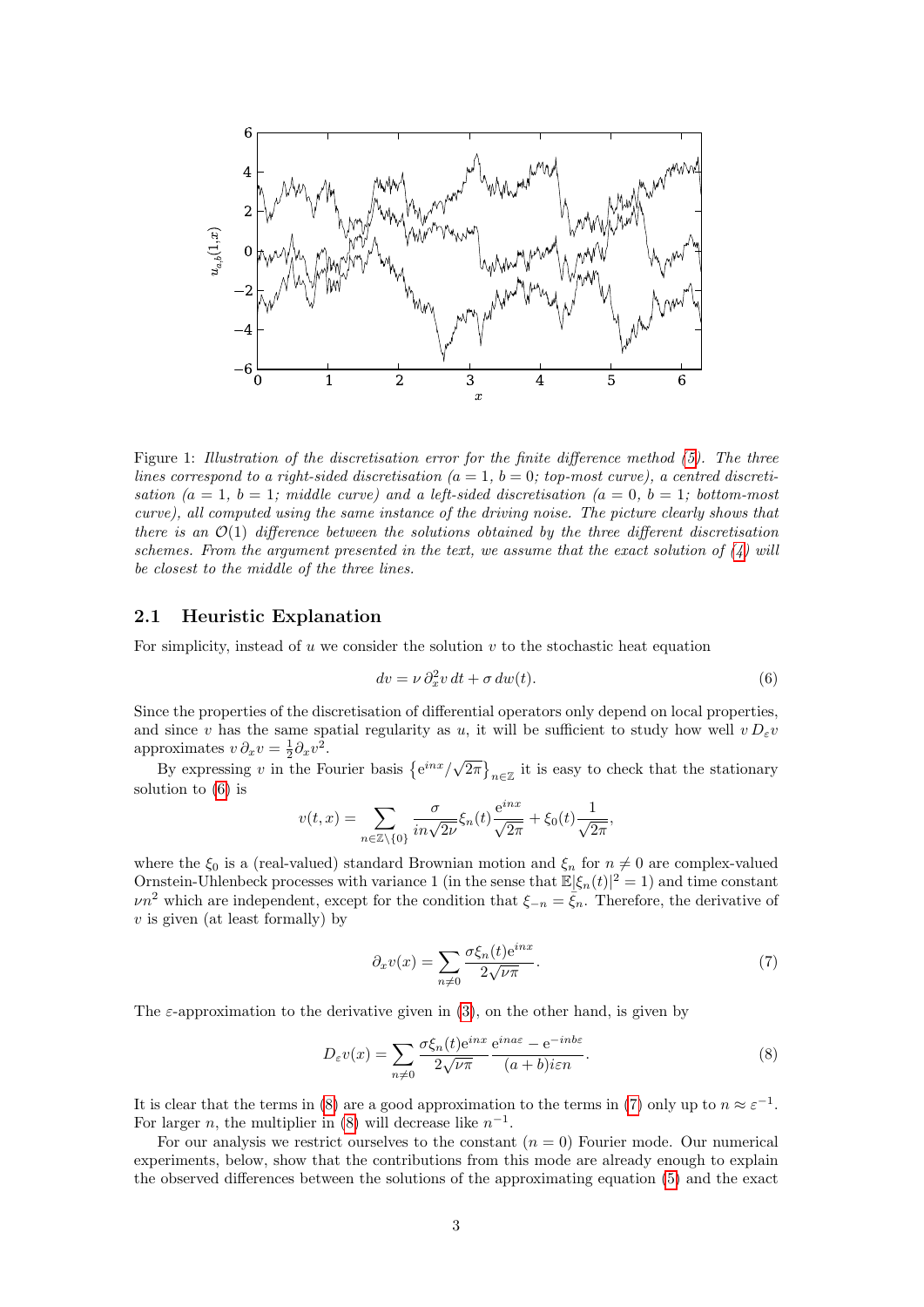solution. Since  $v \partial_x v$  is a total derivative, the 0-mode of this term vanishes. In contrast, the 0-mode of  $v D_{\varepsilon} v$  does not vanish at all: We obtain instead for this term the sum

<span id="page-3-4"></span>
$$
\langle vD_{\varepsilon}v \mid \frac{1}{\sqrt{2\pi}} \rangle = \frac{1}{\sqrt{2\pi}} \sum_{n\neq 0} \frac{\sigma^2 \xi_{-n}(t)\xi_n(t)}{2\nu(-in)} \frac{e^{ina\varepsilon} - e^{-inb\varepsilon}}{(a+b)\varepsilon in}
$$

$$
= \frac{\sigma^2}{\sqrt{2\pi}\nu} \sum_{n>0} |\xi_n(t)|^2 \frac{\cos a\varepsilon n - \cos b\varepsilon n}{(a+b)\varepsilon n^2}
$$
(9)

and the expectation of this expression, as  $\varepsilon \to 0$ , converges to

$$
\lim_{\varepsilon \downarrow 0} \mathbb{E} \left( -v D_{\varepsilon} v \right) (x) = \lim_{\varepsilon \downarrow 0} \mathbb{E} \left\langle -v D_{\varepsilon} v \mid \frac{1}{\sqrt{2\pi}} \right\rangle \frac{1}{\sqrt{2\pi}}
$$
\n
$$
= -\frac{\sigma^2}{2\pi \nu} \int_0^\infty \frac{\cos a\kappa - \cos b\kappa}{(a+b)\kappa^2} \, d\kappa = \frac{\sigma^2}{4\nu} \frac{a-b}{a+b}.
$$

<span id="page-3-0"></span>As a consequence, one expects the following result.

**Conjecture 1** The solution of the approximating equation [\(5\)](#page-1-3) converges, as  $\varepsilon \to 0$ , to the solution of

<span id="page-3-3"></span>
$$
du = \nu \partial_x^2 u \, dt - u \, \partial_x u \, dt + \frac{\sigma^2}{4\nu} \frac{a - b}{a + b} \, dt + \sigma \, dw. \tag{10}
$$

Thus, the approximation converges to the stochastic Burgers equation [\(4\)](#page-1-2) only for  $a = b$ .

Remark 2.1 The solution to the stochastic Burgers equation (or rather the integrated process which solves the corresponding KPZ equation) arising as the fluctuations process in the weakly asymmetric exclusion process [\[BG97,](#page-17-11) [BQS09\]](#page-17-12) is driven by the derivative of space-time white noise. As a consequence, it does *not* solve an SPDE that is well-posed in the classical sense and can currently only be defined via the Hopf-Cole transform. Such a process is even rougher (by "one derivative") than the process considered here and one would expect the 'wrong' numerical approximation schemes to fail there in an even more spectacular way.

**Remark 2.2** One may think of two reasons why the correction term vanishes when  $a = b$ . On the one hand, this discretisation is more symmetric. On the other hand, it yields a second-order approximation to the derivative at  $x$ . The correct explanation is closer to the first one. Indeed, consider for example the discretisation

$$
(\tilde{D}_{\varepsilon}u)(x) \approx \frac{cu(x+2\varepsilon) + (1-3c)u(x+\varepsilon) + 3cu(x) - (1+c)u(x-\varepsilon)}{2\varepsilon}.
$$
 (11)

This discretisation is of second order for every  $c \in \mathbb{R}$ . However, if we perform the same calculation as above with this discretisation, we obtain a correction term equal to

<span id="page-3-1"></span>
$$
\frac{\sigma^2}{2\pi\nu} \int_0^\infty \frac{c\cos 2\kappa - 4c\cos \kappa + 3c}{2\kappa^2} d\kappa = -\frac{c\sigma^2}{8\nu},
$$

which vanishes only if  $c = 0$ , *i.e.* when [\(11\)](#page-3-1) conincides with the symmetric discretisation [\(3\)](#page-0-2).

In the above calculation, both the limiting equation and the approximating equation live in the same space. It is possible to carry out a similar analysis in the case where the approximating equation takes values in a different space, typically  $\mathbb{R}^N$  for some large N. For example, we can consider the 'finite difference' approximation given by

<span id="page-3-2"></span>
$$
\partial_x^2 u \approx \frac{u(x+\delta) - 2u(x) + u(x-\delta)}{\delta^2} \stackrel{\text{def}}{=} (\Delta_N u)(x)
$$
  

$$
u \partial_x u \approx u D_\delta u = u(x) \frac{u(x+\delta) - u(x)}{\delta} \stackrel{\text{def}}{=} F_N(u)(x),
$$
 (12)

where we set  $\delta = \frac{2\pi}{N}$  for the approximation with N gridpoints. In this setting, we approximate u by  $u^N \in \mathbb{R}^N$  with  $u_j^N \approx u(j\delta)$ . The natural candidate for the approximation of space-time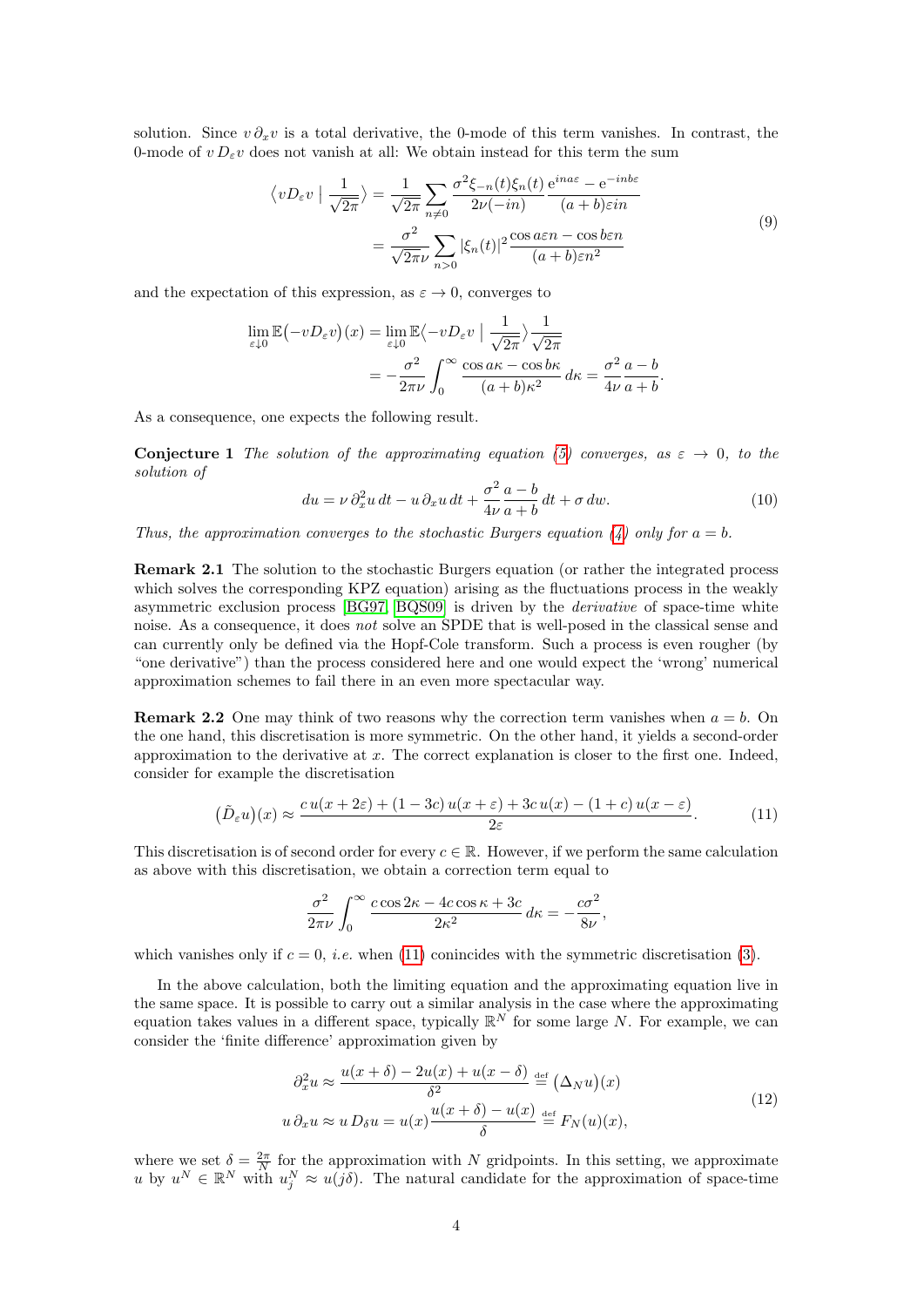white noise is then given by  $dW_j^N = \delta^{-1/2} dW_j$ , where the  $W_j$  are independent, one-dimensional standard Brownian motions. This is the correct scaling, since it ensures for example that for every continuous function  $g, \sum_j W_j^N g(\delta j)$  is a Wiener process with covariance  $\sum_j g(\delta j)^2 \delta \approx \int g^2 dx$ . With this notation, we consider the approximating equation given by

<span id="page-4-0"></span>
$$
du^N = \nu \Delta_N u^N dt - F_N(u^N) dt + \sigma dW^N(t). \tag{13}
$$

Let us take  $N$  even for the sake of simplicity. It is then straightforward to check that the eigenvectors for  $\Delta_N$  are given as before by  $e^{inx}$  with  $n = -\frac{N}{2} + 1, \ldots, \frac{N}{2}$ , but the corresponding eigenvalues are

$$
\lambda_n = \frac{2}{\delta^2} \left( \cos n\delta - 1 \right) = -\left( \frac{2}{\delta} \sin \left( \frac{n\delta}{2} \right) \right)^2 \stackrel{\text{def}}{=} -\eta_n^2.
$$

(Note that for fixed *n* and small  $\delta$ , one has indeed  $\lambda_n \approx -n^2$ .) It then follows as previously that the solution to the linearised equation is given by

$$
v(t,x) = \sum_{n \neq 0} \frac{\sigma}{2\sqrt{\nu \pi} i \eta_n} e^{inx} \xi_n(t) + \xi_0(t) \frac{1}{\sqrt{2\pi}}
$$

and that its discrete derivative  $D_{\delta}v$  is given by

<span id="page-4-3"></span>
$$
D_{\delta}v(t,x) = \sum_{n \neq 0} \frac{\sigma e^{inx} \xi_n(t)}{2\sqrt{\nu \pi} i \eta_n} \frac{e^{in\delta} - 1}{\delta}.
$$

Note that the sums in both expressions only run over the values  $n = -\frac{N}{2} + 1, \ldots, \frac{N}{2}$ . Similarly to above, we obtain that the expectation of the zero mode of the product  $v D_{\delta} v$  is given by

$$
\mathbb{E}\langle -vD_{\varepsilon}v \mid \frac{1}{\sqrt{2\pi}}\rangle \frac{1}{\sqrt{2\pi}} = -\frac{\sigma^2}{2\pi\nu} \sum_{n=1}^{N/2} \frac{\cos\delta n - 1}{\delta\eta_n^2} = \frac{\sigma^2}{2\pi\nu} \sum_{n=1}^{N/2} \frac{\delta}{2} = \frac{\sigma^2}{4\nu}.
$$
 (14)

<span id="page-4-2"></span>One therefore expects the following result.

**Conjecture 2** The solution  $u^N$  of the finite difference approximation [\(13\)](#page-4-0) converges, as  $N \rightarrow$  $\infty$ , to the solution of

<span id="page-4-1"></span>
$$
du = \nu \partial_x^2 u \, dt - u \, \partial_x u \, dt + \frac{\sigma^2}{4\nu} \, dt + \sigma \, dw(t).
$$

To test this conjecture, we use the following numerical experiment: We numerically solve both the "approximating" equation [\(13\)](#page-4-0) and the "corrected" SPDE

$$
du_{\gamma} = \nu \partial_x^2 u_{\gamma} dt - u_{\gamma} \partial_x u_{\gamma} dt + \gamma \frac{\sigma^2}{\nu} dt + \sigma dw(t), \qquad (15)
$$

until a fixed time T, using the same instance of the noise. To discretise the term  $u \partial_x u$  in [\(15\)](#page-4-1) we use the approximation  $(u(x)^2/2 - u(x - \delta)^2/2)/\delta$ , which is known to converge to the exact solution, see section [2.2](#page-5-0) below. Also, for increased accuracy, we use a finer grid for [\(15\)](#page-4-1) than we did for [\(13\)](#page-4-0). Now we can compare the two solutions by considering  $||u^N(T, \cdot) - u_\gamma(T, \cdot)||_2$ as a function of  $\gamma$ : If conjecture [2](#page-4-2) is correct, this function will take its minimum at  $\gamma \approx 1/4$ . The result of such a simulation is given by the line labelled "finite difference" in figure [2.](#page-5-1) The minimum of the curve is indeed located close to  $\gamma = 1/4$ , thus giving support to conjecture [2.](#page-4-2)

Even though the correction terms in conjectures [1](#page-3-0) and [2](#page-4-2) (with  $a = 1$  and  $b = 0$ ) coincide, the constants arise in completely different ways. This might lead to the speculation that the value of this constant is an intrinsic property of the limiting equation, rather than of the particular way of approximating it. The following argument shows that this is not the case. One can repeat the calculation leading to conjecture [2](#page-4-2) with a 'spectral Galerkin' approximation of the linear part of the equation, but retaining a 'finite difference' approximation of the nonlinearity. In other words, we consider [\(13\)](#page-4-0) as before, but we take for  $\Delta_N$  the self-adjoint matrix with eigenvectors  $e^{inx}$  and eigenvalues  $-n^2$ . (This can be achieved by first applying the discrete Fourier transform, then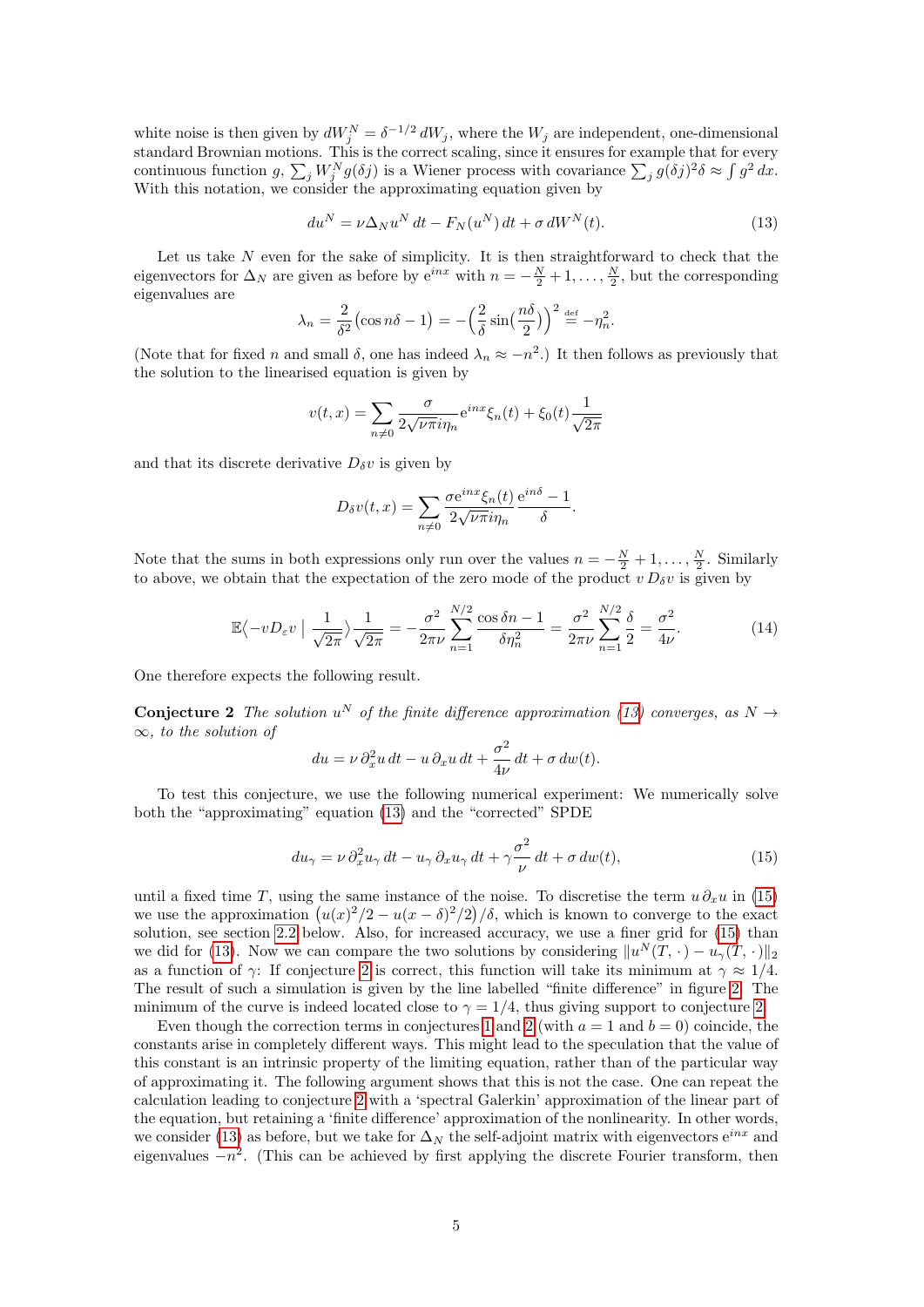

<span id="page-5-1"></span>Figure 2: This figure compares the solution  $u^N$  of the finite difference approximation [\(13\)](#page-4-0) to the solution  $u_{\gamma}$  of the "corrected" SPDE [\(15\)](#page-4-1) (which includes an additional drift term  $\gamma \sigma^2/\nu$ ). The curves show the  $L^2$ -norm difference between the solutions (for the same instance of the noise) as a function of  $\gamma$ , once using finite difference discretisation [\(12\)](#page-3-2) of the linear part (corresponding to the top-most curve in figure [1\)](#page-2-0) and once using the spectral Galerkin discretisation. The two vertical line segments give the predicted locations for the minima of the two curves. It can be seen that predictions and simulations are in good agreement.

multiplying the *n*th component by  $-n^2$ , and finally applying the inverse Fourier transform.) In this case one has  $\eta_n = n$  and it transpires that the correction term is given by

$$
\sum_{n=1}^{N/2} \frac{\sigma^2}{2\pi \nu \eta_n^2} \frac{1 - \cos n\delta}{\delta} \approx \frac{\sigma^2}{2\pi \nu} \int_0^\pi \frac{1 - \cos \kappa}{\kappa^2} d\kappa \approx \frac{0.193 \sigma^2}{\nu}.
$$

which is clearly different from [\(14\)](#page-4-3).

To verify that the spectral Galerkin discretisation of the linear part indeed leads to this different correction term, we modify the code which we used to validate conjecture [2](#page-4-2) above. The result of this simulation is given by the line labelled "Galerkin" in figure [2.](#page-5-1) Again, there is good agreement between our conjecture and the simulation results.

#### <span id="page-5-0"></span>2.2 The Case of More Regular Noise

To conclude this section, let us argue that the situation considered in this article is truly a borderline case in terms of regularity and that if we drive [\(5\)](#page-1-3) by noise that gives rise to slightly more regular solutions, the solutions of [\(5\)](#page-1-3) converge to those of [\(4\)](#page-1-2) without any correction term. Indeed, consider a general semilinear stochastic PDE driven by additive noise:

<span id="page-5-2"></span>
$$
du = -Au\,dt + F(u)\,dt + Q\,dw(t),\tag{16}
$$

where A is a strictly positive-definite selfadjoint operator on some Hilbert space  $\mathcal{H}, F$  is a (possibly unbounded) nonlinear operator from  $H$  to  $H$ , W is a standard cylindrical Wiener process on H, and  $Q: \mathcal{H} \to \mathcal{H}$  is a bounded operator.

Denote furthermore  $\mathcal{H}^{\alpha} = \mathcal{D}(A^{\alpha})$  for  $\alpha > 0$  and let  $\mathcal{H}^{-\alpha}$  be the dual space to  $\mathcal{H}^{\alpha}$  under the dual pairing given by the Hilbert space structure of  $\mathcal{H}$ . (So that  $\mathcal{H}^{-\alpha}$  is a superspace of  $\mathcal{H}$  for  $\alpha > 0$ .) We also denote by  $\|\cdot\|_{\alpha}$  the natural norm of  $\mathcal{H}^{\alpha}$ . Finally, we denote as before by v the solution to the linearised system

$$
dv = -Av\,dt + Q\,dw(t),
$$

<span id="page-5-3"></span>which we assume to be an  $H$ -valued Gaussian process with almost surely continuous sample paths. One then has the following convergence result: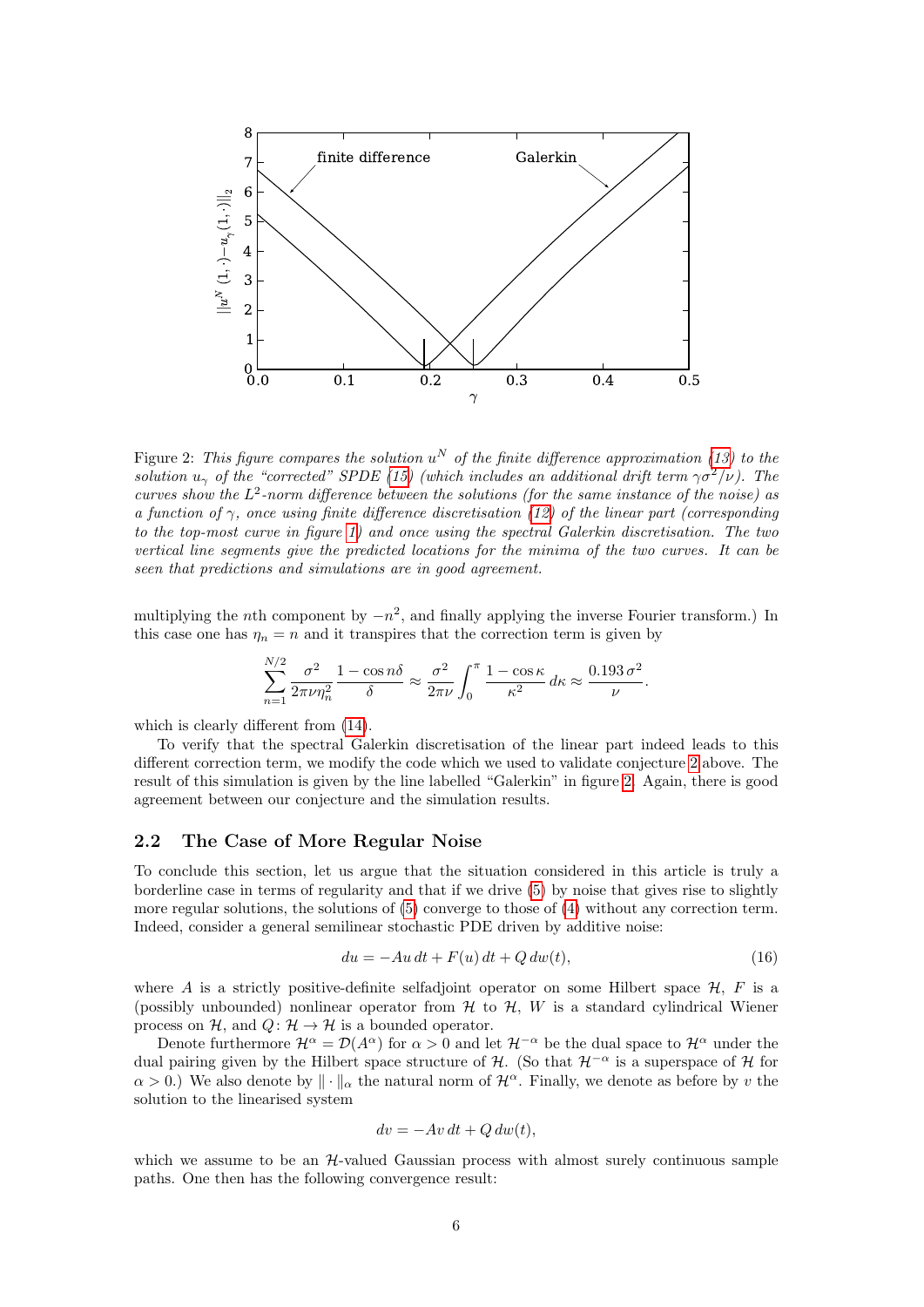**Theorem 2.3** Assume that there exists  $\gamma \geq 0$  and  $a \in [0,1)$  such that  $F: \mathcal{H}^{\gamma} \to \mathcal{H}^{\gamma-a}$  is locally Lipschitz continuous and such that the process v has continuous sample paths with values in  $\mathcal{H}^{\gamma}$ . Assume furthermore that  $F_{\varepsilon}: \mathcal{H}^{\gamma} \to \mathcal{H}^{\gamma-a}$  is such that  $F_{\varepsilon}$  is locally Lipschitz and such that the convergence  $F_{\varepsilon}(u) \to F(u)$  takes place in  $\mathcal{H}^{\gamma-a}$ , locally uniformly in  $\mathcal{H}^{\gamma}$ . Then, the solutions  $u_{\varepsilon}$ to

$$
du_{\varepsilon} = -Au_{\varepsilon} dt + F(u_{\varepsilon}) dt + Q dw(t), \qquad (17)
$$

converge to the solutions to [\(16\)](#page-5-2) as  $\varepsilon \to 0$ .

Proof. The proof is straightforward and we only sketch it. We assume without loss of generality that the parameter  $\varepsilon$  is chosen in such a way that for every  $R > 0$  there exists a constant  $C_R$ such that

$$
\sup_{\|x\|_{\gamma}\leq R} \|F_{\varepsilon}(u) - F(u)\|_{\gamma-a} \leq C_R \varepsilon.
$$
\n(18)

Denote now by u the solution to [\(16\)](#page-5-2) with initial condition  $u_0$  and by  $u_\varepsilon$  the solution to [\(17\)](#page-6-0) with initial condition  $u_0^{\varepsilon}$ . Let  $t > 0$  be small enough so that  $||u(s)||_{\gamma} \leq R$  and  $||u(s) - u_{\varepsilon}(s)||_{\gamma} \leq R$ for  $s \leq t$ . We then have

$$
||u(t) - u_{\varepsilon}(t)||_{\gamma} \le ||u_0 - u_0^{\varepsilon}||_{\gamma} + C \int_0^t (t - s)^{-a} ||F_{\varepsilon}(u_{\varepsilon}(s)) - F(u(s))||_{\gamma - a} ds
$$
  

$$
\le ||u_0 - u_0^{\varepsilon}||_{\gamma} + C \int_0^t (t - s)^{-a} ||F_{\varepsilon}(u_{\varepsilon}(s)) - F(u_{\varepsilon}(s))||_{\gamma - a} ds
$$
  

$$
+ C \int_0^t (t - s)^{-a} ||F(u_{\varepsilon}(s)) - F(u(s))||_{\gamma - a} ds
$$
  

$$
\le ||u_0 - u_0^{\varepsilon}||_{\gamma} + C_R \varepsilon + C_R t^{1-a} \sup_{s \le t} ||u(s) - u_{\varepsilon}(s)||_{\gamma}.
$$

The claim then follows by taking t sufficiently small and performing a simple iteration.

<span id="page-6-1"></span><span id="page-6-0"></span> $\Box$ 

Despite its simplicity, this criterion is surprisingly sharp. Indeed, we argue that if we consider [\(4\)](#page-1-2) but with the space-time white noise dw replaced by  $(1 - \partial_x^2)^{-\delta}$  dw for  $\delta > 0$ , then the assumptions of theorem [2.3](#page-5-3) can be satisfied with some choice of exponent  $\gamma$  for the approximation

$$
F_{\varepsilon}(u)(x) = u(x)\frac{u(x+\varepsilon) - u(x)}{\varepsilon} \stackrel{\text{def}}{=} u(x)\big(D_{\varepsilon}u\big)(x).
$$

Obviously, this cannot be the case when  $\delta = 0$ , since we then observe the convergence to solutions to [\(10\)](#page-3-3).

Indeed, we first note that since the linear operator appearing in [\(4\)](#page-1-2) is of second order, we have the correspondence

$$
\mathcal{H}^{\gamma} = H^{2\gamma},
$$

between interpolation spaces and fractional Sobolev spaces. In order to keep our notation coherent throughout this section, we still denote by  $\|\cdot\|_{\gamma}$  the norm of  $\mathcal{H}^{\gamma}$ , *i.e.*  $\|u\|_{\gamma} = \|(1-\partial_x^2)^{\gamma}u\|_{L^2}$ , where we implicitly endow  $\partial_x^2$  with periodic boundary conditions. With this notation, we get the following result.

<span id="page-6-2"></span>**Lemma 2.4** For  $\gamma \ge 0$  and  $a \in [\frac{1}{2}, 1]$ , we have  $||D_{\varepsilon}u - \partial_x u||_{\gamma - a} \le C\varepsilon^{2a-1}||u||_{\gamma}$ .

*Proof.* The operator  $D_{\varepsilon} - \partial_x$  is given by the Fourier multiplier  $M_{\varepsilon}(k) = \varepsilon^{-1} (e^{ik\varepsilon} - 1 - ik\varepsilon)$ . We immediately obtain the bound

$$
|M_{\varepsilon}(k)| \le k(\varepsilon k \wedge 1) \le k(\varepsilon k)^{2a-1},
$$

from which the claim follows at once.

Since furthermore  $\mathcal{H}^{\gamma}$  is an algebra for  $\gamma > \frac{1}{4}$ , we conclude that the bound [\(18\)](#page-6-1) holds (for some different power of  $\varepsilon$ ), provided that we choose  $\gamma \in (\frac{1}{4}, \frac{1}{2}]$  and  $a = 2\gamma$ . On the other hand, the solution to the linearised equation

$$
dv = \partial_x^2 v \, dt + (1 - \partial_x^2)^{-\delta} \, dw
$$

 $\Box$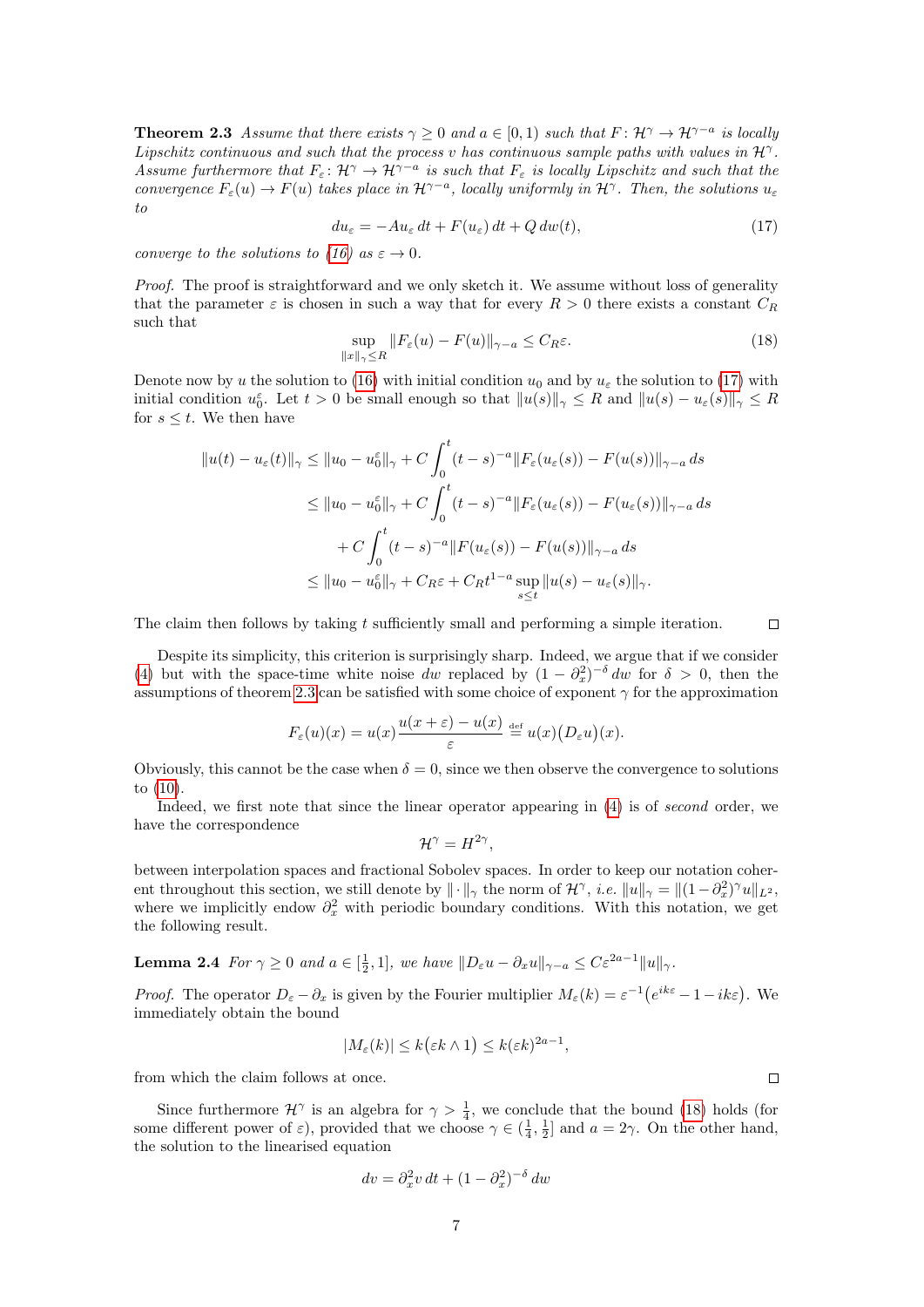

<span id="page-7-2"></span>Figure 3: Illustration of the divergence of the right-sided discretisation for noise rougher than space-time white noise. The three panels show, for different values of  $\delta$ , the  $L^2$ -norm of numerical solutions to equation [\(20\)](#page-7-0). The full lines correspond to a centred discretisation ( $a = 1, b = 1$ ) whereas the dotted lines correspond to the right-sided discretisation  $(a = 1, b = 0)$ . The figures show that only the centred discretisation seems to be stable for  $\delta < 0$ .

belongs to  $\mathcal{H}^{\gamma}$  if and only if  $\gamma < \frac{1}{4} + \delta$ , thus supporting our claim that the case  $\delta = 0$  is precisely borderline for the applicability of theorem [2.3.](#page-5-3)

If on the other hand we make the more natural choice

<span id="page-7-1"></span>
$$
F_{\varepsilon}(u) = \frac{1}{2} D_{\varepsilon}(u^2),\tag{19}
$$

then it turns out that we can apply theorem [2.3](#page-5-3) even in the case  $\delta = 0$ . Indeed, it follows from standard Sobolev theory (see for example [\[Hai09\]](#page-17-10)) that if  $\gamma \in (\frac{1}{8}, \frac{1}{4})$ , the map  $u \mapsto u^2$ is locally Lipschitz from  $\mathcal{H}^{\gamma}$  into  $\mathcal{H}^{\beta}$  provided that  $\beta < 2\gamma - \frac{1}{4}$ . As a consequence, it follows from lemma [2.4](#page-6-2) that the approximation  $F_{\varepsilon}$  given by [\(19\)](#page-7-1) converges to  $u \partial_x u$  in the sense of [\(18\)](#page-6-1), provided that  $\gamma \in (\frac{1}{8}, \frac{1}{4})$  and  $a \in (\frac{3}{4} - \gamma, 1)$ .

Remark 2.5 Some ad hoc numerical scheme was shown to converge to the exact solution in [\[AG06\]](#page-16-3). Some other schemes are shown to converge in [\[GKN02\]](#page-17-13), but only in the case  $\delta > 0$ of more regular noise. A particle approximation to a specific modification was constructed in [\[GD04\]](#page-17-14).

#### 2.3 Numerical Verification of the Borderline Case

We have performed numerical simulations that corroborate the argument presented in the previous section and show that  $\delta = 0$  truly is the borderline case for the limiting equation to be independent on the type of discretisation performed on the nonlinearity. In the case  $\delta < 0$ (i.e. the case where the driving noise is rougher than space-time white noise), our preceding discussion suggests that the centred discretisation should converge to the correct solution for  $|\delta|$ sufficiently small, but that the solutions to both the left-sided and the right-sided discretisations should diverge as  $\varepsilon \to 0$ .

In order to verify this effect, we numerically solve the SPDE

<span id="page-7-0"></span>
$$
du = \nu \, \partial_x^2 u \, dt - u \, \partial_x u \, dt + (1 - \partial_x^2)^{-\delta} \, dw,\tag{20}
$$

using different discretisation schemes and different values for  $\delta$ . The results are shown in figure [3.](#page-7-2) The simulations are in good agreement with the argument outlined above.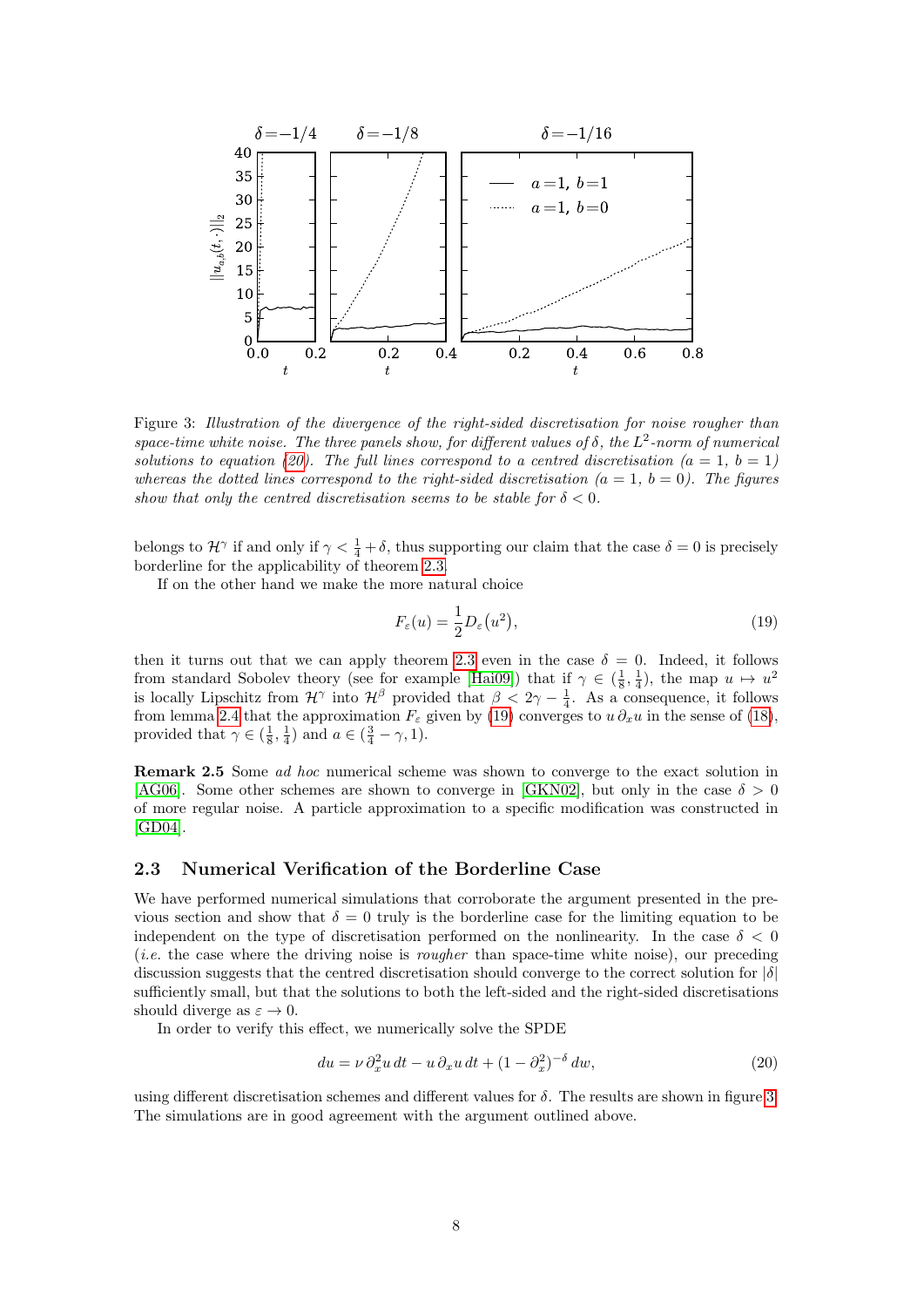# <span id="page-8-0"></span>3 Possible Generalisations of the Argument

In this section, we discuss a number of possible extensions of these results to more general Burgers-type equations. We restrict ourselves in this discussion to the case  $a = 1, b = 0, i.e.$ to right-sided discretisations. This is purely for notational convenience, and one would expect similar correction terms to appear for arbitrary values of  $a$  and  $b$ , just as before.

#### 3.1 More General Nonlinearities

Consider the equation

<span id="page-8-5"></span>
$$
du_i = \nu \partial_x^2 u_i dt + \sum_{j=1}^d \partial_j h_i(u) \partial_x u_j dt + \sigma dw_i,
$$
\n(21)

for an  $\mathbb{R}^d$ -valued process u and a smooth function  $h: \mathbb{R}^d \to \mathbb{R}^d$  with bounded second and third derivatives. Rewriting the nonlinearity as  $\partial_x(h_i(u))$ , we see that this equation is globally wellposed. As before, we consider the approximating equation

$$
du_i^{\varepsilon}(x,t) = \nu \partial_x^2 u_i^{\varepsilon}(x,t) dt + \sum_{j=1}^d \partial_j h_i(u^{\varepsilon}(x,t)) D_{\varepsilon} u_j^{\varepsilon}(x,t) dt + \sigma \, dw_i(t). \tag{22}
$$

The idea now is to introduce a cut-off frequency N and to write  $u^{\varepsilon} = \bar{u}^{\varepsilon} + \tilde{u}^{\varepsilon}$ , where  $\bar{u}^{\varepsilon}$  is the projection of  $u^{\varepsilon}$  onto Fourier modes with  $|k| \leq N$ . Since the linear part of the equation dominates the nonlinearity at high frequencies, one expects  $\tilde{u}^{\varepsilon}$  to be well approximated by  $\tilde{v}$ , the projection of v onto the high frequencies. This on the other hand is small in the  $L^{\infty}$  norm (it decreases like  $N^{-s}$  for every  $s < \frac{1}{2}$ ), so that

<span id="page-8-3"></span><span id="page-8-1"></span>
$$
\partial_j h_i(u^{\varepsilon}) \approx \partial_j h_i(\bar{u}^{\varepsilon}) + \sum_{k=1}^d \partial_{jk}^2 h_i(\bar{u}^{\varepsilon}) \tilde{v}_k.
$$

It now follows from the same argument as before that the term  $\partial^2_{jk}h_i(\bar{u}^{\varepsilon})\tilde{v}_kD_{\varepsilon}v_j$  is expected to yield a non-vanishing contribution for  $k = j$  in the limit  $\varepsilon \to 0$  and  $N \to \infty$ . Provided that we keep  $N \ll \frac{1}{\varepsilon}$ , this contribution will again be described by [\(9\)](#page-3-4), so that we expect the following behaviour:

<span id="page-8-2"></span>**Conjecture 3** The solution of [\(22\)](#page-8-1) converges, as  $\varepsilon \to 0$ , to the solution of

$$
du_i = \nu \partial_x^2 u_i dt + \sum_j \left( \partial_j h_i(u) \partial_x u_j - \frac{\sigma^2}{4\nu} \partial_{jj}^2 h_i(u) \right) dt + \sigma \, dw_i. \tag{23}
$$

In the one-dimensional case we can recover conjecture [1](#page-3-0) (for  $a = 1, b = 0$ ) from conjecture [3](#page-8-2) by choosing  $h(u) = -u^2/2$  in [\(23\)](#page-8-3).

We perform the following numerical experiment to validate the functional form of the correction term given in conjecture [3:](#page-8-2) We numerically solve both the "approximating" equation [\(22\)](#page-8-1) and, for  $p: \mathbb{R} \to \mathbb{R}$ , the "corrected" SPDE

<span id="page-8-4"></span>
$$
du_p = \nu \partial_x^2 u_p dt + h'(u_p) \partial_x u_p dt - \frac{\sigma^2}{4\nu} p(u_p) dt + \sigma dw \qquad (24)
$$

until a fixed time  $T$ , using the same instance of the noise. As for the discretisation of  $(15)$ above, we use the approximation  $(h(x) - h(x - \delta))/\delta$  for the term  $h'(u)\partial_x u$  in the proposed limit  $(24)$  and we also solve  $(24)$  on a finer grid than we use for  $(22)$ . Finally, we numerically optimise the correction term  $p$  (using some parametric form) in order to minimise the distance  $||u^N(T, \cdot) - u_p(T, \cdot)||_2$ . If the conjecture is correct, we expect the minimum to be attained for a function p which is close to the predicted correction term  $h''$ . The result of a simulation is shown in figure [4.](#page-9-0) The figure shows that there is indeed a good fit between the conjectured and numerically determined correction terms.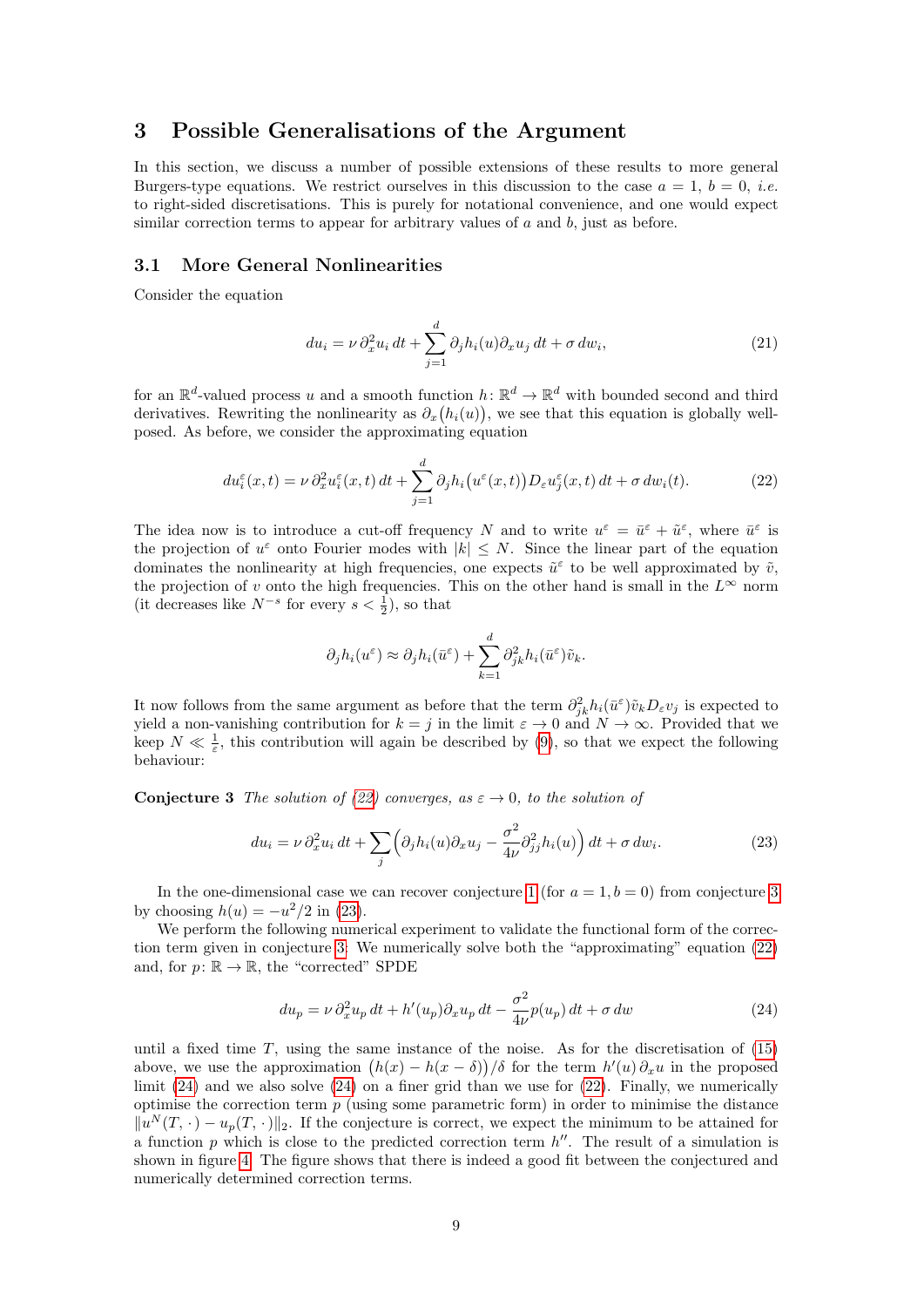

<span id="page-9-0"></span>Figure 4: Illustration of the convergence of [\(22\)](#page-8-1) to [\(23\)](#page-8-3) for the one-dimensional example  $h'(x) =$  $\sin(x)^2$ . For the figure we numerically compute the finite difference solution  $u^N$  to [\(22\)](#page-8-1). We then compute solutions  $u_p$  to [\(24\)](#page-8-4), using a fifth-order polynomial for the correction term p. This polynomial is then numerically fitted to minimise  $\|u^N(1,\cdot)-u_p(1,\cdot)\|_2$ . The top panel shows the resulting fitted correction term  $-\sigma^2 p/4\nu$  (full line) together with the correction term  $-\sigma^2 h''(u)/4\nu$ predicted in conjecture [3](#page-8-2) (dotted line). To give an idea which range of the correction term is actually used in the computation, the lower panel shows the histogram of the values of  $u^N$  (the vertical bars indicate the 5% and 95% quantiles). Between these quantiles, the graph shows a good fit between the numerically determined and conjectured correction terms.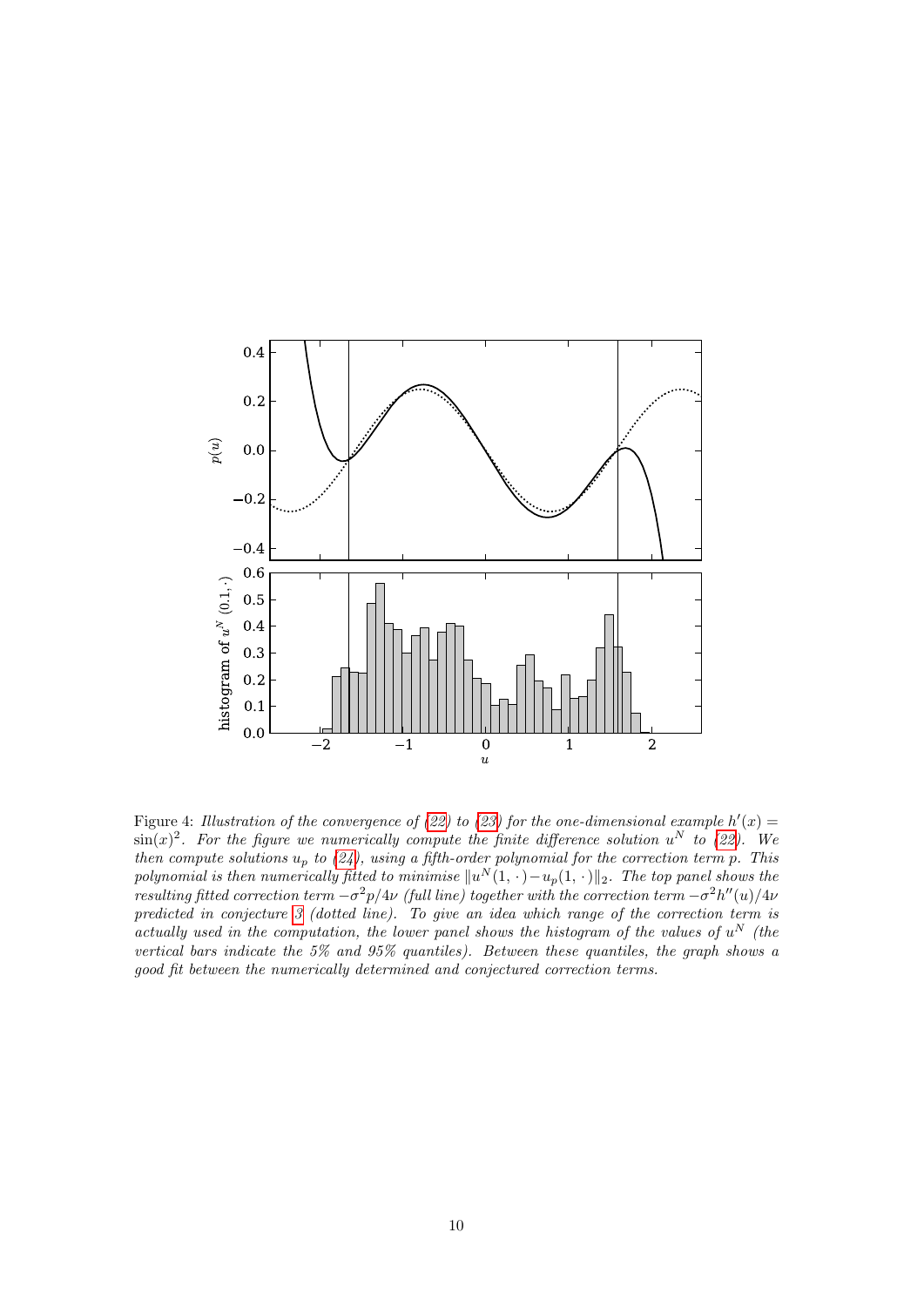### 3.2 Classically Ill-Posed Equations

Pushing further the class of equations considered in the previous subsection, one may want to consider equations of the form

<span id="page-10-0"></span>
$$
du_i = \nu \partial_x^2 u_i dt + \sum_{j=1}^d G_{ij}(u) \partial_x u_j dt + f(u) dt + \sigma dw_i
$$
\n(25)

for some functions  $G: \mathbb{R}^d \to \mathbb{R}^{d \times d}$  and  $f: \mathbb{R}^d \to \mathbb{R}^d$ . If we do not assume that G has an antiderivative and since solutions are only expected to be  $\alpha$ -Hölder continuous in space for  $\alpha < \frac{1}{2}$ , it is no longer even clear what it means to be a solution to this equation. So, at least classically, [\(25\)](#page-10-0) is ill-posed and the mere concept of solutions to such an evolution equation is difficult to establish.

However, the discretised equation does of course still make sense for any fixed value of  $\varepsilon$ . Furthermore, we observed numerically that there seems to be no instability as  $\varepsilon \to 0$ ; indeed one observes pathwise convergence to a limiting process. By analogy with the behaviour observed for the situations where  $(25)$  is classically well-posed (*i.e.* when G has an antiderivative), one would then be tempted to define solutions to [\(25\)](#page-10-0) to be those processes that can be obtained as limits as  $\varepsilon \to 0$  of the solutions to the equation where  $\partial_x u_j$  is replaced by its symmetric discretisation. In analogy with conjecture [3,](#page-8-2) we would then expect solutions of the right-sided discretisation to converge, as  $\varepsilon \to 0$ , to solutions of the corrected equation

$$
du_i = \nu \partial_x^2 u_i dt + \sum_j (G_{ij}(u)\partial_x u_j - \frac{\sigma^2}{4\nu} \partial_j G_{ij}(u)) dt + f(u) dt + \sigma dw_i.
$$

<span id="page-10-1"></span>This reasoning leads to:

Conjecture 4 As  $\varepsilon \to 0$ , the equations

<span id="page-10-4"></span><span id="page-10-3"></span>
$$
du_i^{\varepsilon} = \nu \, \partial_x^2 u_i^{\varepsilon} \, dt + \sum_{j=1}^d G_{ij}(u^{\varepsilon}) D_{\varepsilon}^{1,0} u_j^{\varepsilon} \, dt + f(u^{\varepsilon}) \, dt + \sigma \, dw_i,\tag{26}
$$

where  $D^{1,0}_{\varepsilon}$  denotes the right-sided discretisation, and

$$
d\tilde{u}_{i}^{\varepsilon} = \nu \, \partial_{x}^{2} \tilde{u}_{i}^{\varepsilon} dt + \sum_{j=1}^{d} \left( G_{ij}(\tilde{u}^{\varepsilon}) D_{\varepsilon}^{1,1} \tilde{u}_{j}^{\varepsilon} - \frac{\sigma^{2}}{4\nu} \partial_{j} G_{ij}(\tilde{u}^{\varepsilon}) \right) dt + f(\tilde{u}^{\varepsilon}) dt + \sigma \, dw_{i}, \tag{27}
$$

where  $D_{\varepsilon}^{1,1}$  denotes centred discretisation, converge to the same limit.

To test conjecture [4,](#page-10-1) we use the following numerical experiment: as an example we consider the SPDE

$$
\partial_t u = \frac{1}{\sigma^2} \partial_x^2 u + \frac{2}{\sigma^2} \begin{pmatrix} 0 & \cos(u_2) - \sin(u_1) \\ \sin(u_1) - \cos(u_2) & 0 \end{pmatrix} \partial_x u + \frac{4}{\sigma^2} \begin{pmatrix} \sin(u_1) \cos(u_1) \\ -\cos(u_2) \sin(u_2) \end{pmatrix} + \sqrt{2} \partial_t w.
$$
\n(28)

<span id="page-10-2"></span>This SPDE is of the form  $(25)$  where G has no antiderivative. SPDEs like  $(28)$  occur in the problem described in [\[HSV07,](#page-17-15) section 9] where we argue that the stationary distribution of this SPDE on  $L^2([0, 2\pi], \mathbb{R}^2)$  (when equipped with appropriate boundary conditions) coincides with the distribution of the stochastic differential equation

$$
dU(t) = 2\left(\frac{-\sin(U_2(t))}{\cos(U_1(t))}\right)dt + \sigma dB(t).
$$

For our experiment we numerically solve the SPDEs [\(26\)](#page-10-3) and [\(27\)](#page-10-4) and compare the solutions. The result is displayed in figure [5.](#page-11-0) As can be seen from the figure, the simulation results are in good agreement with conjecture [4.](#page-10-1)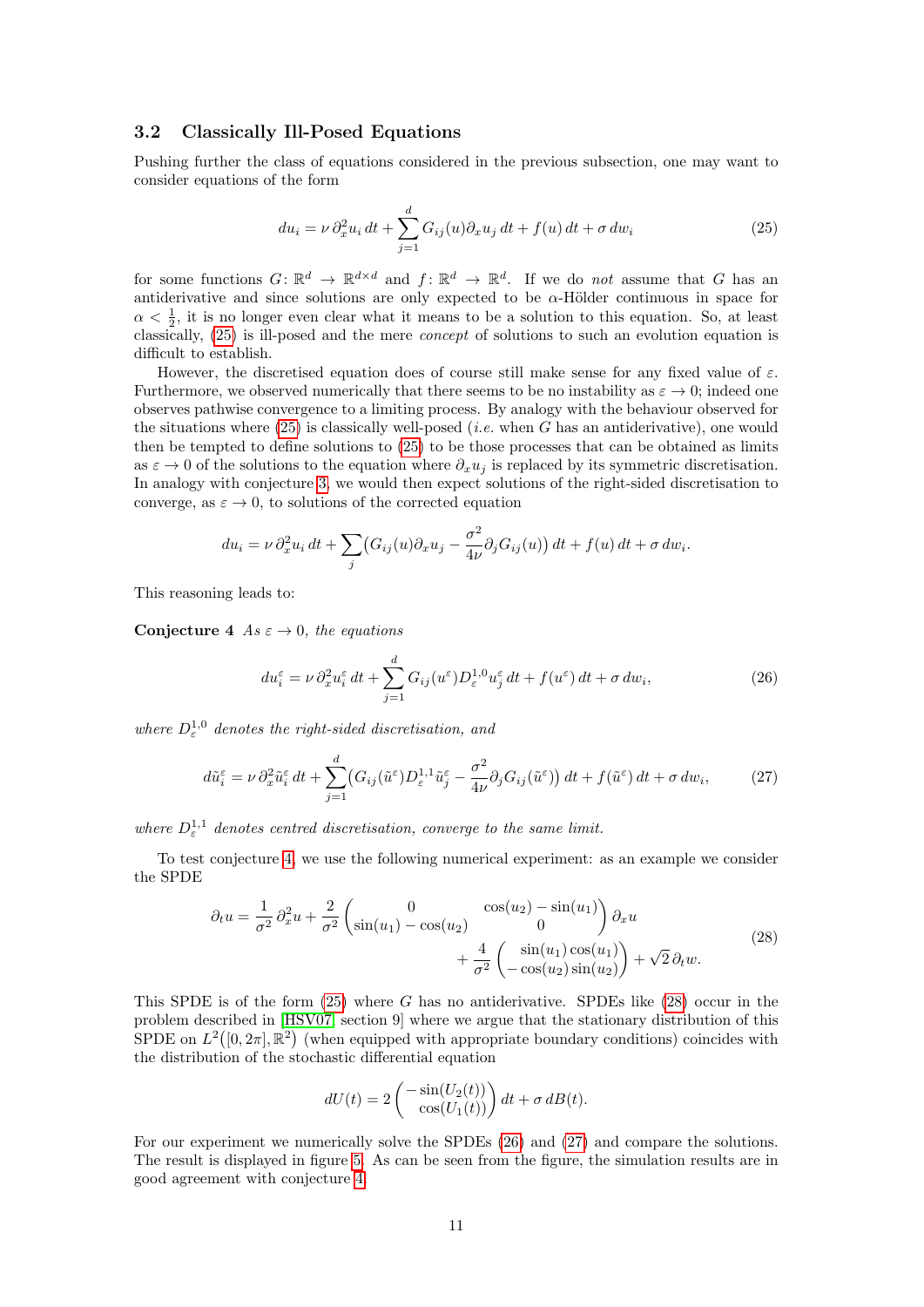

<span id="page-11-0"></span>Figure 5: Illustration of the convergence in conjecture [4.](#page-10-1) The left-hand panel shows a numerical solution of the  $\mathbb{R}^2$ -valued SPDE [\(28\)](#page-10-2) at a fixed time t. Since we use periodic boundary conditions, the plotted graph of  $u(t, \cdot)$  forms a loop in  $\mathbb{R}^2$ . The black line in this plot was obtained using a centred discretisation, whereas the grey line in the background was obtained using a right-sided discretisation. As in figure [1,](#page-2-0) there is an  $O(1)$  difference between the two discretisation schemes. The two plots on the right show the differences  $u_1^{\varepsilon} - \tilde{u}_1^{\varepsilon}$  (upper panel) and  $u_2^{\varepsilon} - \tilde{u}_2^{\varepsilon}$  (lower panel) between the discretisation schemes [\(26\)](#page-10-3) and [\(27\)](#page-10-4) from conjecture [4.](#page-10-1) (full lines). For comparison, the plots also show the differences  $u_1^{\varepsilon} - \bar{u}_1^{\varepsilon}$  and  $u_2^{\varepsilon} - \bar{u}_2^{\varepsilon}$  where  $\bar{u}^{\varepsilon}$  is the solution of the uncorrected  $S PDE$  [\(28\)](#page-10-2) using a centred discretisation (dotted lines). The graphs support conjecture [4](#page-10-1) by showing good agreement between the solutions of  $(26)$  and  $(27)$ .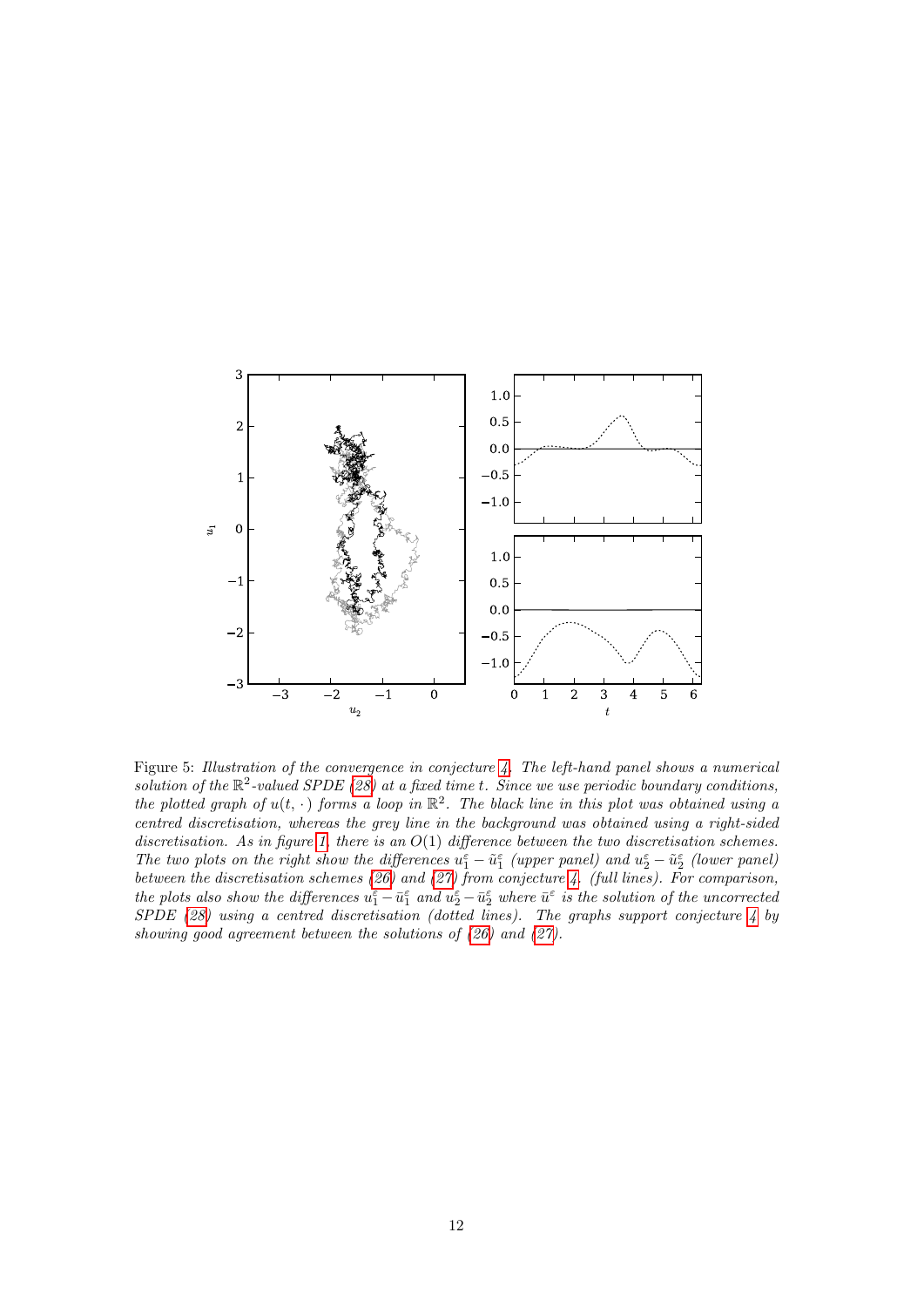### 3.3 Multiplicative Noise

We conclude this section by considering the equation

<span id="page-12-7"></span>
$$
du = \nu \partial_x^2 u \, dt + g(u) \, \partial_x u \, dt + f(u) \, dw,\tag{29}
$$

where  $g$  is as before and  $f$  is a smooth bounded function with bounded derivatives of all orders. Such an equation is well-posed if the stochastic integral is interpreted in the Itô sense [\[GN99\]](#page-17-16). (Note that it is not well-posed if the stochastic integral is interpreted in the Stratonovich sense. This follows from the fact that, at least formally, the Itô correction term is infinite when  $f$  is not constant.)

In such a case, the local quadratic variation of the solution is expected to be proportional to  $f^2(u)$ , so that one expects the right-sided discretisation to exhibit a correction term proportional to  $g'(u) f^2(u)$ . More precisely, in analogy to conjecture [3,](#page-8-2) one would expect the following statement to hold.

<span id="page-12-5"></span>Conjecture 5 The solution of

<span id="page-12-4"></span><span id="page-12-3"></span>
$$
du = \nu \partial_x^2 u \, dt + g(u) D_{\varepsilon} u \, dt + f(u) \, dw \tag{30}
$$

converges, as  $\varepsilon \to 0$ , to the solution of

$$
du = \nu \partial_x^2 u \, dt + g(u) \, \partial_x u \, dt - \frac{1}{4\nu} g'(u) f^2(u) \, dt + f(u) \, dw. \tag{31}
$$

To test this conjecture we perform a numerical experiment, similar to the one for conjecture [3;](#page-8-2) the result is shown in figure [6.](#page-13-0) The fit between predicted and numerically determined correction term in figure [6](#page-13-0) is worse than in figure [4](#page-9-0) and thus the numerical test is not entirely conclusive.

One possible reason is that the spatial resolution of our numerical simulations may not be sufficient. Indeed, the argument of the previous sections is based on a spatial averaging of the small-scale fluctuations of the process. In the case of multiplicative noise, these smallscale fluctuations are themselves multiplied by a the process  $f(u)$ , which is spatially quite rough. Therefore, this spatial averaging will hold only on extremely small scales, where  $f(u)$  is essentially constant. In order to be seen by the numerical simulation, these scales still need to be resolved at sufficient precision to have some version of the law of large numbers.

# <span id="page-12-0"></span>4 Small Noise/Viscosity Limit

One regime that is of particular interest is the small noise/small viscosity limit. If one takes  $\nu \propto \sigma^2$  in conjectures [1](#page-3-0) and [2,](#page-4-2) one obtains a non-vanishing correction term even for arbitrarily small  $\nu$  and  $\sigma$ ! It is therefore of interest to study approximations to

<span id="page-12-2"></span>
$$
du = \varepsilon \, \partial_x^2 u \, dt - u \, \partial_x u \, dt + \sqrt{\varepsilon} \, dw \tag{32}
$$

for  $\varepsilon \ll 1$ .

It is well-known that, in the limiting case  $\varepsilon = 0$ , finite difference schemes for the Burgers equations can only be used with extreme caution due to the presence of shocks in the solution. These shocks are jump discontinuities of the solution. The values  $u^-, u^+$  to the left/right of the jumps satisfy  $u^{-} > u^{+}$ ; in other words, the jumps are always downwards jumps. For viscosity solutions<sup>[2](#page-12-1)</sup> to the inviscid Burgers equation, shocks move through the system at velocity  $\frac{1}{2}(u^{+}+u^{-}).$ 

What happens at the formation of a shock? If the limiting non-viscous Burgers equation is discretised as

<span id="page-12-6"></span>
$$
\partial_t u_n = -u_n \frac{u_{n+1} - u_n}{\delta},\tag{33}
$$

we expect the discretisation scheme to be stable only when the discretisation is upwind in the sense that the direction of the discretisation coincides with the direction of propagation of the

<span id="page-12-1"></span><sup>&</sup>lt;sup>2</sup>Also called entropy solutions, these are the solutions that are obtained as limits of [\(32\)](#page-12-2) as  $\varepsilon \to 0$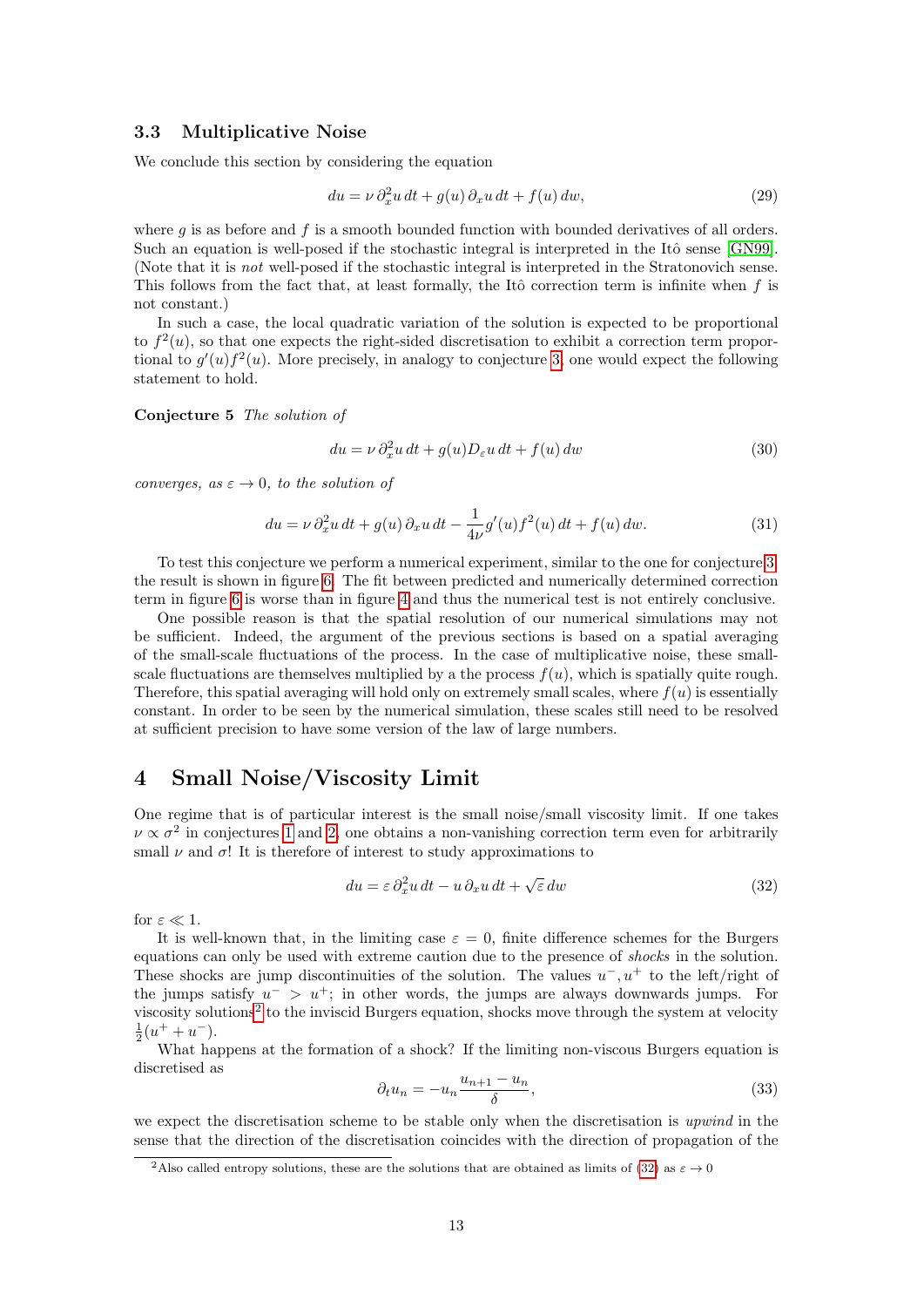

<span id="page-13-0"></span>Figure 6: Illustration of the convergence of [\(30\)](#page-12-3) to [\(31\)](#page-12-4) in conjecture [5,](#page-12-5) for the case  $g(u) = -u$ and  $f(u) = 1 + \frac{1}{2}\cos(3u)$ . See figure [4](#page-9-0) for an explanation of the graphs. Here we use a sixth-order polynomial p to fit the correction term. The figure shows that the fit is significantly worse than in figure [4.](#page-9-0) See the text for a discussion of possible reasons for this effect.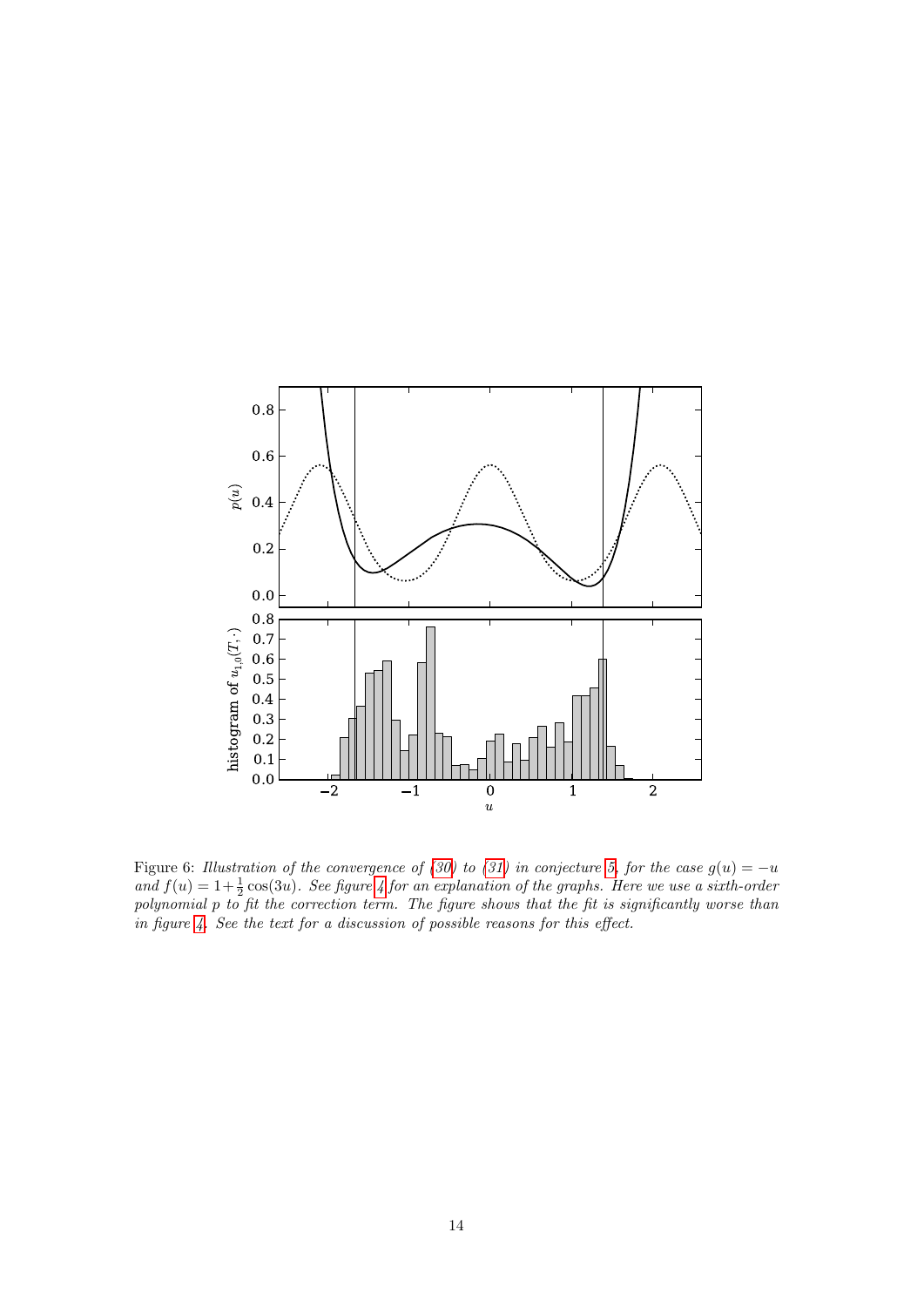shock (see e.g. [\[CIR52,](#page-17-17) [MRTB05\]](#page-18-5)), but even in this case we expect the shock to propagate at the wrong speed.

Another problem is the following one: In the case of a non-conservative discretisation of the type [\(33\)](#page-12-6), a simple linear stability analysis reveals that the discretised solutions develop an ultraviolet instability (i.e. the mode  $v_n = (-1)^n$  becomes unstable) in the regions where  $u > 0$ . Similarly, the corresponding left-sided discretisation shows an instability in the regions with  $u < 0$ . In contrast, for the case of a centred discretisation, the highly oscillatory modes are stable independently of the sign of u.

Remark 4.1 Conservative discretisations, i.e.

$$
\partial_t u_n = -\frac{1}{2\delta} \left( u_{n+1}^2 - u_n^2 \right),
$$

or variants thereof, still require the scheme to be upwind for stability, but in this case the shocks of the discretised system propagate at the correct speed. Also, these schemes do not suffer from the ultraviolet instability.

How is this picture modified for non-zero values of  $\varepsilon$ ? The instabilities discussed above grow at a speed  $\mathcal{O}(\delta^{-1})$  while the stabilising effect of the viscosity is of the order  $\varepsilon \delta^{-2}$ . Thus, one expects the viscosity to dominate only if  $\varepsilon \gg \delta$ . Regarding the behaviour after the formation of a shock, a simple boundary layer analysis shows that a typical shock for [\(32\)](#page-12-2) has width  $\mathcal{O}(\varepsilon)$ , so that the caveats pointed out above are expected to become relevant as soon as  $\varepsilon \lesssim \delta$  (see for example [\[EVE00a\]](#page-17-7) for a more sophisticated boundary layer analysis that even goes to the next order in  $\varepsilon$ ).

On the other hand, at least away from shocks, the analysis performed in section [2](#page-1-1) holds as soon as u can be approximated by the solution to the linearised equation at sufficiently small (but still much larger than  $\delta$ ) spatial scales. The kth mode presents spatial features on a lenghtscale of order  $k^{-1}$  and the nonlinearity essentially propagates the solution through space at speeds of order 1. Thus, the timescale on which the kth mode varies due to the nonlinear effects is expected to be of order  $k^{-1}$ . On the other hand, the relevant timescale of the linear part for this mode is  $(\varepsilon k^2)^{-1}$  and we can conclude from this heuristic consideration that the linearised equation is a good approximation to the full solution for modes with  $k \gg \varepsilon^{-1}$ , *i.e.* on space scales much smaller than  $\varepsilon$ . Consequently, one again expects the results from section [2](#page-1-1) to be relevant as long as  $\varepsilon \gg \delta$ . This leads to the following statements.

<span id="page-14-1"></span>**Conjecture 6** For  $\epsilon \ll 1$ , we expect the solution to the finite difference approximation of [\(32\)](#page-12-2) to show the following behaviour.

1. For  $\delta \ll \varepsilon$ , the discretised solution converges to the viscosity solution of

<span id="page-14-0"></span>
$$
\partial_t u = -\frac{1}{2}\partial_x(u^2) + \frac{c}{4},\tag{34}
$$

where  $c \in \{1, 0, -1\}$  depending on whether the discretisation is right-sided, centred, or left-sided. Neither of the instabilities discussed above occur.

2. For  $\varepsilon \ll \delta$ , both viscosity and the noise term become irrelevant; the solution behaves like the corresponding approximation to the inviscid Burgers equation. In particular, as long as there are no shocks and while solutions have the correct sign to prevent ultraviolet blow-up, we expect to converge to  $(34)$  with  $c = 0$ . After the occurrence of a shock, one expects stability only if the scheme is upwind and, for discretisations of type [\(33\)](#page-12-6), shocks will have the wrong propagation speed.

To test this conjecture we again perform a numerical experiment. Keeping in line with the topic of this article, we focus on studying how the presence of the extra  $c/4$  term in [\(34\)](#page-14-0) is affected by the values  $\varepsilon, \delta > 0$ . For our experiment, we first solve the limiting equation [\(34\)](#page-14-0) numerically up to a time  $t > 0$ , once with  $c = 0$  and once with  $c = 1$ , to get states  $u_0(t), u_1(t) \in L^2([0, 2\pi], \mathbb{R})$ . Now, for given  $\varepsilon$ ,  $\delta > 0$ , we solve the right-sided finite difference discretisation [\(13\)](#page-4-0) for [\(32\)](#page-12-2) to get a solution  $u_{\varepsilon,\delta}(t)$ . According to conjecture [6](#page-14-1) we expect  $u_{\varepsilon,\delta}(t) \approx u_1$  for  $\delta \ll \varepsilon \ll 1$  and  $u_{\varepsilon,\delta}(t) \approx u_0$  for  $\varepsilon \ll \delta$ .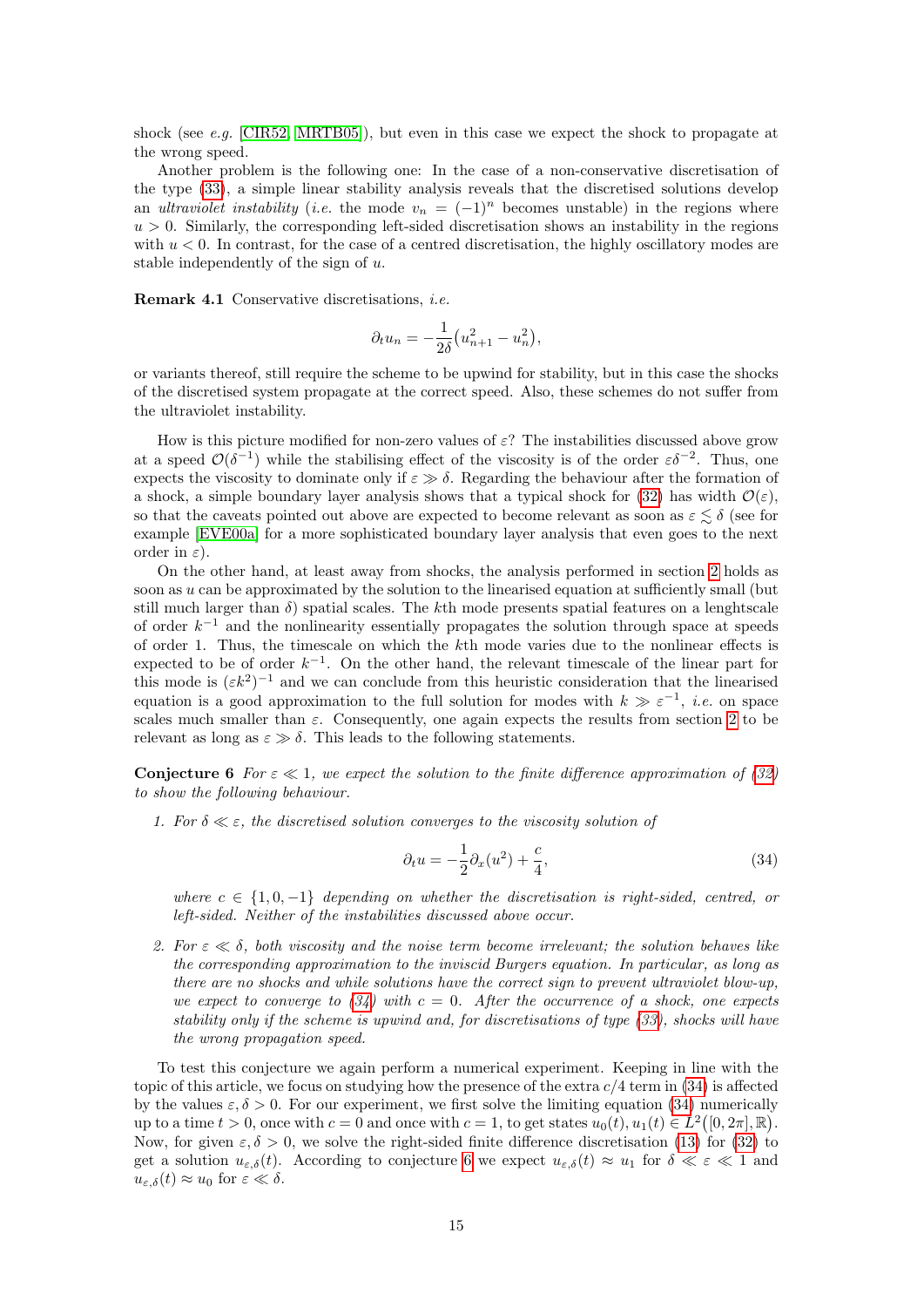

<span id="page-15-1"></span>Figure 7: Illustration of the limiting behaviour of a right-sided finite difference discretisation for [\(32\)](#page-12-2) as  $\varepsilon \downarrow 0$  (for fixed  $\delta$ ). Distances are shown in "two-centre bipolar coordinates" as described in the text. One can see that, as  $\varepsilon$  gets small, the finite difference discretisation first gets close to the solution of [\(34\)](#page-14-0) for  $c = 1$  but then finally converges to the solution with  $c = 0$  as  $\varepsilon$ gets smaller than  $\delta$ . This behaviour reflects the dichotomy between the two cases of conjecture [6.](#page-14-1)

To verify this conjecture, in figure [7](#page-15-1) we consider, for fixed  $\delta$ , the solution  $u_{\varepsilon,\delta}(t)$  as a function of  $\varepsilon$ . The coordinate system is chosen such that the (two dimensional) distance of  $u_{\varepsilon,\delta}(t)$  to the point  $c = 0$  in the graph equals  $||u_{\varepsilon,\delta}(t) - u_0||_{L^2}$ ; similarly the distance of  $u_{\varepsilon,\delta}(t)$  to the point  $c = 1$  in the graph equals  $||u_{\varepsilon,\delta}(t) - u_1||_{L^2}$  (this is sometimes called "two-centre bipolar coordinates"). The simulation indicates that the transition from  $c = 1$  to  $c = 0$  takes place at around  $\varepsilon \approx \delta$  as expected.

# <span id="page-15-0"></span>A Simulations

To verify the heuristic arguments presented above, the text utilises a series of numerical results. This appendix summarises some of the technical aspects of these simulations.[3](#page-15-2)

We first describe how to implement the finite difference schemes used to discretise SPDEs like [\(4\)](#page-1-2), [\(21\)](#page-8-5) and [\(29\)](#page-12-7): For the space discretisation of these equations we approximate states  $u \in L^2([0, 2\pi], \mathbb{R})$  by vectors  $u^N \in \mathbb{R}^N$ . The space discretisation of the differential operators given by formula [\(12\)](#page-3-2), above. The finite difference discretisation of the white noise process w is  $W^N/\sqrt{\Delta x}$ , where  $W^N$  is a standard Brownian motion on  $\mathbb{R}^N$  and  $\Delta x = \delta = 2\pi/N$  is the space grid size. This leads to  $\mathbb{R}^N$ -valued stochastic differential equations of the form

$$
du^{N} = \nu L_{N} u^{N} dt + F_{N}(u^{N}) dt + \sigma(u^{N}) \sqrt{\frac{1}{\Delta x}} dW^{N}(t)
$$

where  $L_N \in \mathbb{R}^{N \times N}$  is the discretisation of the linear part and  $F_N: \mathbb{R}^N \to \mathbb{R}^N$  is the discretisation of the nonlinearity.

For discretising time we use the  $\theta$ -method

$$
u^{(n+1)} = u^{(n)} + \nu L_N(\theta u^{(n+1)} + (1 - \theta)u^{(n)}) \Delta t + F_N(u^{(n)}) \Delta t + \sigma(u^{(n)}) \sqrt{\frac{\Delta t}{\Delta x}} \xi^{(n)},
$$

where  $\Delta t > 0$  is the time step size,  $u^{(n)}$  is the discretised solution at time  $n \Delta t$ , the  $\xi^{(n)}$  are i.i.d., N-dimensional standard normally distributed random variables, and  $\theta = 1/2$ . Rearranging this

<span id="page-15-2"></span><sup>3</sup>For full details we refer to the source code of the programs used in these simulations, which is available for download at <http://seehuhn.de/programs/HairerVoss10> .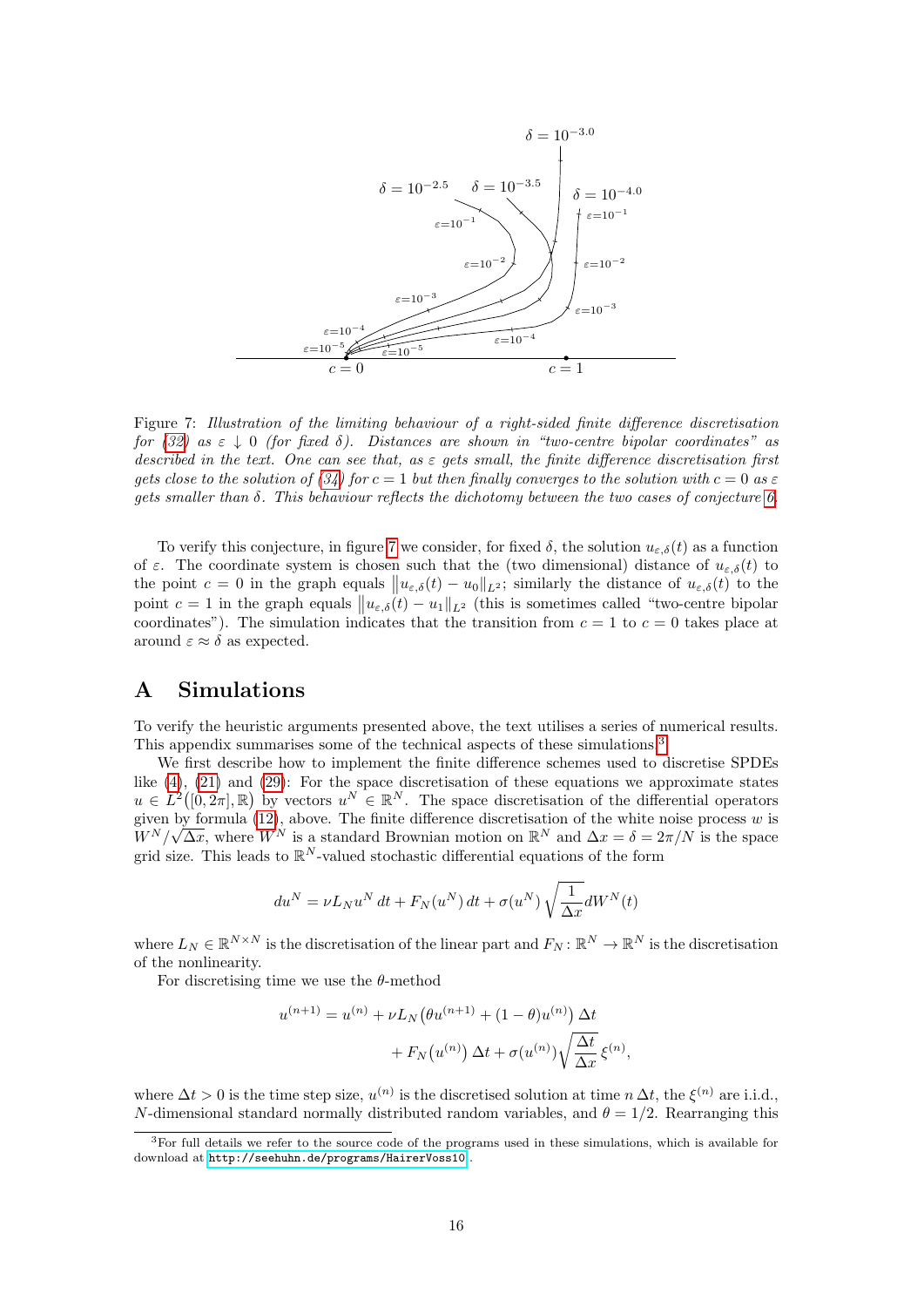equation gives

$$
(I - \nu \theta \Delta t L_N) u^{(n+1)} = (I + \nu (1 - \theta) \Delta t L_N) u^{(n)} + F_N(u^{(n)}) \Delta t + \sigma (u^{(n)}) \sqrt{\frac{\Delta t}{\Delta x}} \xi^{(n)}.
$$
\n(35)

Relation [\(35\)](#page-16-4) allows to compute  $u^{(n+1)}$  from  $u^{(n)}$ ; since  $I - \nu \theta \Delta t L_N$  is cyclic tridiagonal, this system can be solved efficiently.

Since we are using the partially implicit  $\theta$ -method for the linear part of the SDE, there are no constraints on the time step size  $\Delta t$  arising from this term; on the other hand, since the non-linear transport term is treated explicitly, one has to make sure that  $v\Delta t/\Delta x < C$ , where  $v$  is the largest speed of propagation appearing in the solution and  $C$  is the Courant number, thus ensuring that the CFL condition is satisfied. The resulting method can be used to perform the simulations required to generate figures [1,](#page-2-0) [5](#page-11-0) and [7,](#page-15-1) as well as the "finite difference" curve in figure [2.](#page-5-1)

As described in section [2,](#page-1-1) we can compute a spectral Galerkin approximation to the second order differential operator using discrete Fourier transform. This corresponds to replacing  $L<sub>N</sub>$ in [\(35\)](#page-16-4) with

<span id="page-16-4"></span>
$$
\tilde{L}_N = \mathcal{F}^{-1} D \mathcal{F}
$$

where  $D = \text{diag}(-0^2, -1^2, \dots, -\lfloor N/2 \rfloor^2)$  and  $\mathcal{F} \colon \mathbb{R}^N \to \mathbb{C}^{\lfloor N/2 \rfloor + 1}$  represents the discrete Fourier transform (since the data is real, only  $|\overrightarrow{N}/2|+1$  of the Fourier coefficients need to be considered). Because the matrix  $\tilde{L}_N$  is no longer tridiagonal, one should not try to explicitly construct this matrix. Instead one can use the fact that  $\mathcal F$  and  $\mathcal F^{-1}$  can be computed efficiently: we can compute the right-hand side of [\(35\)](#page-16-4) using

$$
(I + \nu(1-\theta)\Delta t L_N)u^{(n)} = \mathcal{F}^{-1}\operatorname{diag}\left(1 - \nu(1-\theta)\Delta t k^2, k = 0, \ldots, \lfloor N/2 \rfloor^2\right)\mathcal{F}u^{(n)}
$$

and to solve [\(35\)](#page-16-4) for  $u^{(n+1)}$  we can use the relation

$$
(I - \nu \theta \Delta t L_N)^{-1} b = \mathcal{F}^{-1} \operatorname{diag}\left(\frac{1}{1 + \nu \theta \Delta t k^2}, k = 0, \ldots, \lfloor N/2 \rfloor^2\right) \mathcal{F} b.
$$

This technique allows to obtain the "Galerkin" curve in figure [2.](#page-5-1) Similarly, the rougher-than-white noise for figure [3](#page-7-2) was obtained by replacing the noise term  $\xi^{(n)}$  with

$$
\tilde{\xi}^{(n)} = \mathcal{F}^{-1} \operatorname{diag}((1+k^2)^{-\delta}, k = 0, \dots, \lfloor N/2 \rfloor) \mathcal{F} \xi^{(n)}.
$$

Finally, for the minimisation procedure performed to generate figures [4](#page-9-0) and [6](#page-13-0) we employ the simplex algorithm by Nelder and Mead [\[NM65\]](#page-18-6).

### References

- <span id="page-16-3"></span>[AG06] A. Alabert and I. Gyöngy. On numerical approximation of stochastic Burgers' equation. In From stochastic calculus to mathematical finance, pp. 1–15. Springer, Berlin, 2006.
- <span id="page-16-0"></span>[Bar96] A.-L. Barabási. Roughening of growing surfaces: Kinetic models and continuum theories. Computational Materials Science, vol. 6, no. 2, pp. 127–134, 1996. doi: 10.1016/0927-0256(96)00026-2. Proceedings of the Workshop on Virtual Molecular Beam Epitaxy.
- <span id="page-16-2"></span>[BCF91] Z. Brzeźniak, M. Capiński and F. Flandoli. Stochastic partial differential equations and turbulence. Math. Models Methods Appl. Sci., vol. 1, no. 1, pp. 41–59, 1991. doi:10.1142/S0218202591000046.
- <span id="page-16-1"></span>[BCJL94] L. Bertini, N. Cancrini and G. Jona-Lasinio. The stochastic Burgers equation. Comm. Math. Phys., vol. 165, no. 2, pp. 211–232, 1994.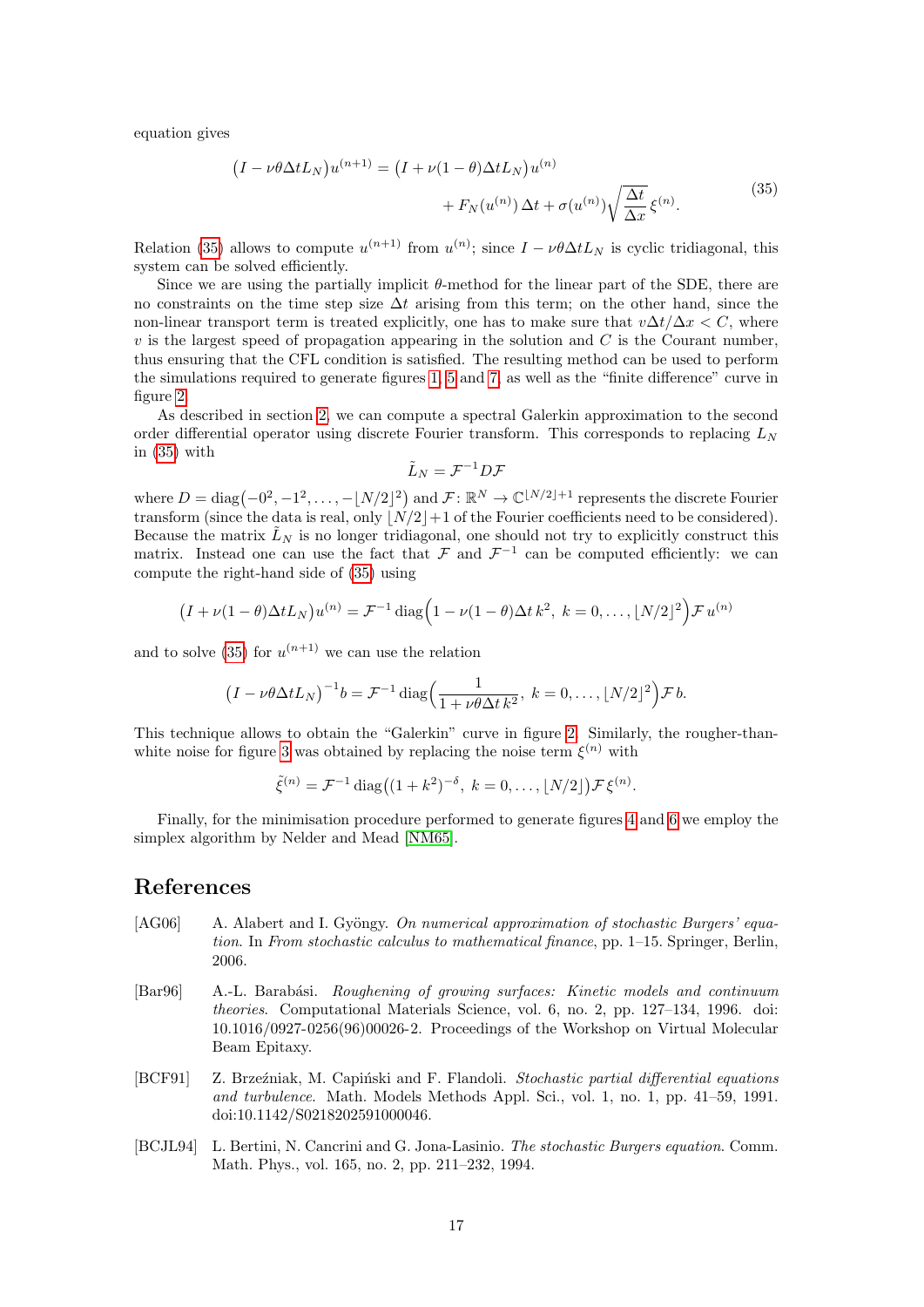- <span id="page-17-0"></span>[BFG+94] G. Blatter, M. V. Feigel'man, V. B. Geshkenbein, A. I. Larkin and V. M. Vinokur. Vortices in high-temperature superconductors. Rev. Mod. Phys., vol. 66, no. 4, pp. 1125–1388, 1994. doi:10.1103/RevModPhys.66.1125.
- <span id="page-17-11"></span>[BG97] L. Bertini and G. Giacomin. Stochastic Burgers and KPZ equations from particle systems. Comm. Math. Phys., vol. 183, no. 3, pp. 571–607, 1997. doi:10.1007/ s002200050044.
- <span id="page-17-6"></span>[BM96] J.-P. Bouchaud and M. Mézard. Velocity fluctuations in forced Burgers turbulence. Phys. Rev. E, vol. 54, no. 5, pp. 5116–5121, 1996. doi:10.1103/PhysRevE.54.5116.
- <span id="page-17-12"></span>[BQS09] M. Balazs, J. Quastel and T. Seppalainen. Scaling exponent for the Hopf-Cole solution of KPZ/Stochastic Burgers, 2009. Preprint. <http://arxiv.org/abs/0909.4816>
- <span id="page-17-17"></span>[CIR52] R. Courant, E. Isaacson and M. Rees. On the solution of nonlinear hyperbolic differential equations by finite differences. Comm. Pure. Appl. Math., vol. 5, pp. 243–255, 1952.
- <span id="page-17-2"></span>[DPDT94] G. Da Prato, A. Debussche and R. Temam. Stochastic Burgers' equation. NoDEA Nonlinear Differential Equations Appl., vol. 1, no. 4, pp. 389–402, 1994. doi:10.1007/ BF01194987.
- <span id="page-17-9"></span>[DPZ92] G. Da Prato and J. Zabczyk. Stochastic Equations in Infinite Dimensions, vol. 44 of Encyclopedia of Mathematics and its Applications. Cambridge University Press, 1992. ISBN 0-521-38529-6.
- <span id="page-17-5"></span>[EKMS00] W. E, K. Khanin, A. Mazel and Y. Sinai. Invariant measures for Burgers equation with stochastic forcing. Ann. of Math. (2), vol. 151, no. 3, pp. 877–960, 2000.
- <span id="page-17-7"></span>[EVE00a] W. E and E. Vanden Eijnden. Another note on forced Burgers turbulence. Phys. Fluids, vol. 12, no. 1, pp. 149–154, 2000.
- <span id="page-17-8"></span>[EVE00b] W. E and E. Vanden Eijnden. Statistical theory for the stochastic Burgers equation in the inviscid limit. Comm. Pure Appl. Math., vol. 53, no. 7, pp. 852–901, 2000.
- <span id="page-17-14"></span>[GD04] C. Gugg and J. Duan. A Markov jump process approximation of the stochastic Burgers equation. Stoch. Dyn., vol. 4, no. 2, pp. 245–264, 2004.
- <span id="page-17-13"></span>[GKN02] C. Gugg, H. Kielhöfer and M. Niggemann. On the Approximation of the Stochastic Burgers Equation. Communications in Mathematical Physics, vol. 230, no. 1, pp. 181–199, 2002.
- <span id="page-17-4"></span>[GM05] B. Goldys and B. Maslowski. Exponential ergodicity for stochastic Burgers and 2D Navier-Stokes equations. J. Funct. Anal., vol. 226, no. 1, pp. 230–255, 2005.
- <span id="page-17-16"></span>[GN99] I. Gyöngy and D. Nualart. On the stochastic Burgers' equation in the real line. Ann. Probab., vol. 27, no. 2, pp. 782–802, 1999.
- <span id="page-17-1"></span>[GSS85] S. N. Gurbatov, A. I. Saichev and S. F. Shandarin. A model description of the development of the large-scale structure of the Universe. Dokl. Akad. Nauk SSSR, vol. 285, no. 2, pp. 323–326, 1985.
- <span id="page-17-3"></span>[Gyö98] I. Gyöngy. Existence and uniqueness results for semilinear stochastic partial differential equations. Stochastic Process. Appl., vol. 73, no. 2, pp. 271–299, 1998.
- <span id="page-17-10"></span>[Hai09] M. Hairer. An Introduction to Stochastic PDEs. Lecture notes, 2009. <http://arxiv.org/abs/0907.4178>
- <span id="page-17-15"></span>[HSV07] M. Hairer, A. M. Stuart and J. Voss. Analysis of SPDEs Arising in Path Sampling, Part II: The Nonlinear Case. Annals of Applied Probability, vol. 17, no. 5, pp. 1657–1706, 2007. doi:10.1214/07-AAP441.